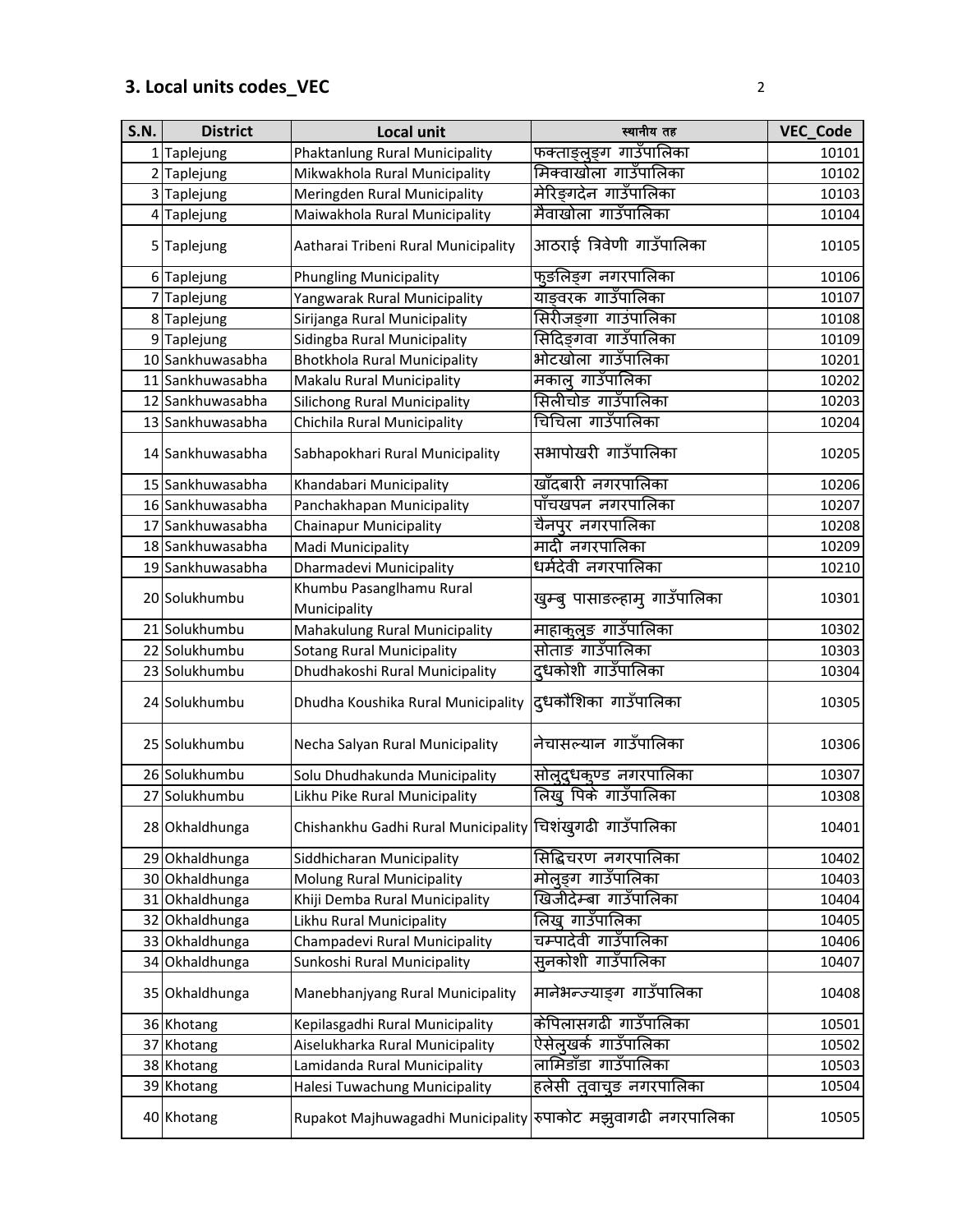| <b>S.N.</b> | <b>District</b> | Local unit                                        | स्थानीय तह                              | VEC_Code |
|-------------|-----------------|---------------------------------------------------|-----------------------------------------|----------|
|             | 41 Khotang      | Sakela Rural Municipality                         | साकेला गाउँपालिका                       | 10506    |
|             | 42 Khotang      | <b>Diprung Rural Municipality</b>                 | दिप्रङ्ग गाउँपालिका                     | 10507    |
|             | 43 Khotang      | Khotehang Rural Municipality                      | खोटेहाङ गाउँपालिका                      | 10508    |
|             | 44 Khotang      | Jante Dhunga Rural Municipality                   | जन्तेदुङ्गा गाउँपालिका                  | 10509    |
|             | 45 Khotang      | Baraha Pokhari Rural Municipality                 | बराहपोखरी गाउँपालिका                    | 10510    |
|             | 46 Bhojpur      | Shadananda Municipality                           | षडानन्द नगरपालिका                       | 10601    |
|             | 47 Bhojpur      | Salpa Silichho Rural Municipality                 | साल्पासिलिछो गाउँपालिका                 | 10602    |
|             | 48 Bhojpur      | Tyamke Maiyum Rural Municipality                  | ट्याम्के मैयुम गाउँपालिका               | 10603    |
|             | 49 Bhojpur      | <b>Bhojpur Municipality</b>                       | भोजपुर नगरपालिका                        | 10604    |
|             | 50 Bhojpur      | Arun Rural Municipality                           | अरुण गाउँपालिका                         | 10605    |
|             | 51 Bhojpur      | Pauwa Dunma Rural Municipality                    | पौवा दुङ्मा गाउँपालिका                  | 10606    |
|             | 52 Bhojpur      | Ramprasad Rai Rural Municipality                  | रामप्रसाद राई गाउँपालिका                | 10607    |
|             | 53 Bhojpur      | Hatuwagadhi Rural Municipality                    | हत्तूवागढी गाउँपालिका                   | 10608    |
|             | 54 Bhojpur      | Aamchowk Rural Municipality                       | आमचोक गाउँपालिका                        | 10609    |
|             | 55 Dhankuta     | Mahalaxmi Municipality                            | महालक्ष्मी नगरपालिका                    | 10701    |
|             | 56 Dhankuta     | Pakhribas Municipality                            | पाख्रिबास नगरपालिका                     | 10702    |
|             | 57 Dhankuta     | Chhathar Jorpati Rural Municipality               | छथर जोरपाटी गाउँपालिका                  | 10703    |
|             | 58 Dhankuta     | Dhankuta Municipality                             | धनकूटा नगरपालिका                        | 10704    |
|             | 59 Dhankuta     | Khalsa Chhintang Sahidbhumi Rural<br>Municipality | खाल्सा छिन्ताङ्ग सहीदभूमि<br>गाउँपालिका | 10705    |
|             | 60 Dhankuta     | Sangurigadhi Rural Municipality                   | साँग् <b>रीगढी गाउँपालि</b> का          | 10706    |
|             | 61 Dhankuta     | <b>Chaubise Rural Municipality</b>                | चौविसे गाउँपालिका                       | 10707    |
|             | 62 Terhathum    | Aatharai Rural Municipality                       | आठराई गाउँपालिका                        | 10801    |
|             | 63 Terhathum    | Phedap Rural Municipality                         | फेदाप गाउँपालिका                        | 10802    |
|             | 64 Terhathum    | Menchhayayem Rural Municipality                   | मेन्छयायेम गाउँपालिका                   | 10803    |
|             | 65 Terhathum    | <b>Myanglung Municipality</b>                     | म्याङ्गलङ्ग नगरपालिका                   | 10804    |
|             | 66 Terhathum    | Laligurans Municipality                           | लालीगराँस नगरपालिका                     | 10805    |
|             | 67 Terhathum    | <b>Chhathar Rural Municipality</b>                | छथर गाउँपालिका                          | 10806    |
|             | 68 Panchthar    | Yangbarak Rural Municipality                      | याङवरक गाउँपालिका                       | 10901    |
|             | 69 Panchthar    | <b>Hilihan Rural Municipality</b>                 | हिलिहाङ्ग गाउँपालिका                    | 10902    |
|             | 70 Panchthar    | <b>Falelung Rural Municipality</b>                | फालेलूङ्ग गाउँपालिका                    | 10903    |
|             | 71 Panchthar    | <b>Phidim Municipality</b>                        | फिदिम नगरपालिका                         | 10904    |
|             | 72 Panchthar    | Falgunanda Rural Municipality                     | फाल्गुनन्द गाउँपालिका                   | 10905    |
|             | 73 Panchthar    | Kummayak Rural Municipality                       | कुम्मायक गाउँपालिका                     | 10906    |
|             | 74 Panchthar    | Tumbewa Rural Municipality                        | तुम्बेवा गाउँपालिका                     | 10907    |
|             | 75 Panchthar    | Miklajung Rural Municipality                      | मिक्लाजुङ गाउँपालिका                    | 10908    |
|             | 76 Ilam         | Mai Jogmai Rural Municipality                     | माई जोगमाई गाउँपालिका                   | 11001    |
|             | 77 Ilam         | Sandakpur Rural Municipality                      | सन्दकपूर गाउँपालिका                     | 11002    |
|             | 78 Ilam         | Ilam Municipality                                 | ईलाम नगरपालिका                          | 11003    |
|             | 79 Ilam         | Deumai Municipality                               | देउमाई नगरपालिका                        | 11004    |
|             | 80 Ilam         | Fakfokathum Rural Municipality                    | फाकफोकथुम गाउँपालिका                    | 11005    |
|             | 81 Ilam         | Mangsebung Rural Municipality                     | माङसेबुङ गाउँपालिका                     | 11006    |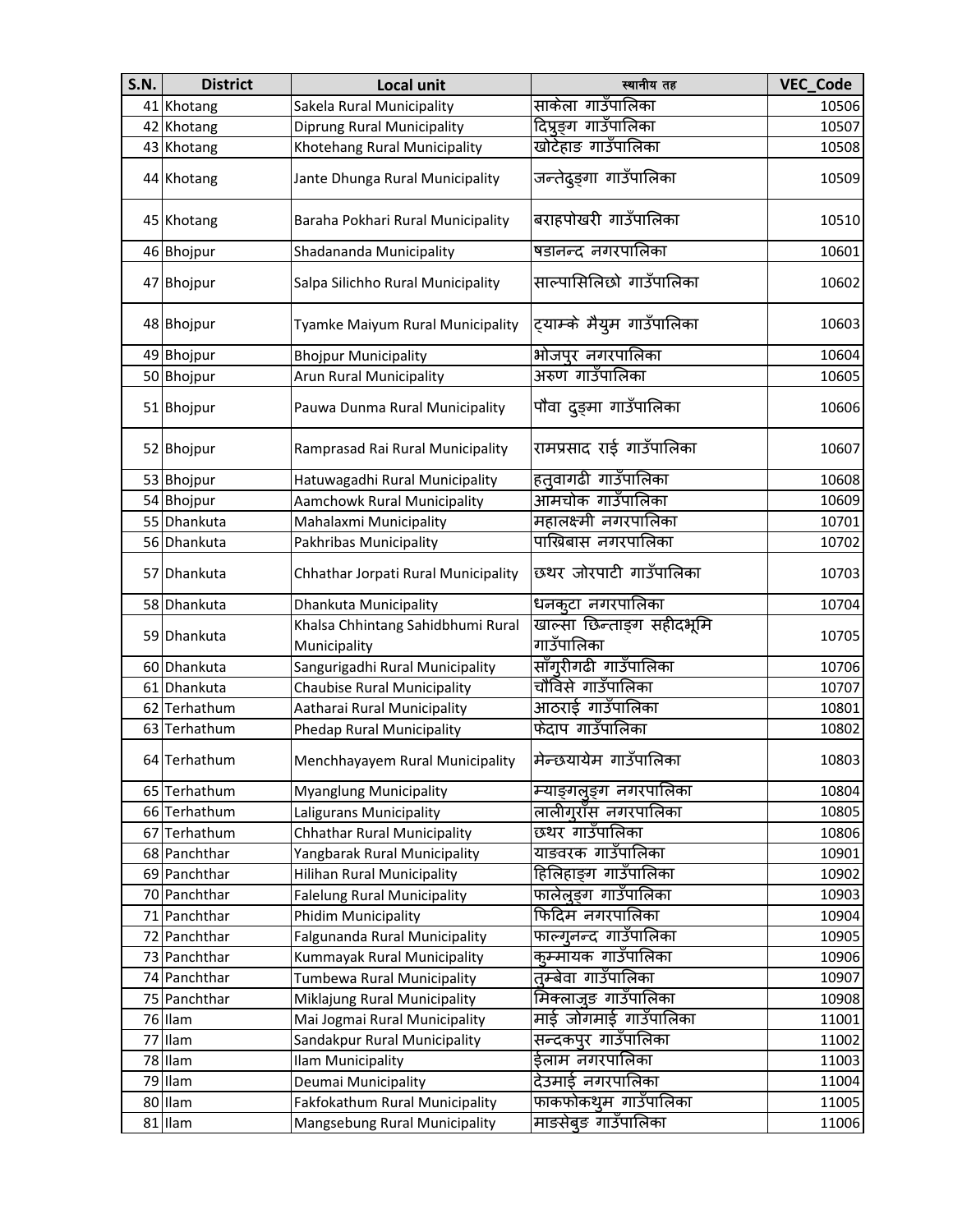| <b>S.N.</b> | <b>District</b> | <b>Local unit</b>                    | स्थानीय तह              | <b>VEC Code</b> |
|-------------|-----------------|--------------------------------------|-------------------------|-----------------|
|             | 82 Ilam         | Chulachuli Rural Municipality        | चुलाचुली गाउँपालिका     | 11007           |
|             | 83 Ilam         | Mai Municipality                     | माई नगरपालिका           | 11008           |
|             | 84 Ilam         | Suryodaya Municipality               | सूर्योदय नगरपालिका      | 11009           |
|             | 85 Ilam         | Rong Rural Municipality              | रोङ गाउँपालिका          | 11010           |
|             | 86 Jhapa        | <b>Mechinagar Municipality</b>       | मेचीनगर नगरपालिका       | 11101           |
|             | 87 Jhapa        | Buddhashanti Rural Municipality      | बुद्धशान्ति गाउँपालिका  | 11102           |
|             | 88 Jhapa        | Arjundhara Municipality              | अर्जुनधारा नगरपालिका    | 11103           |
|             | 89 Jhapa        | Kankai Municipality                  | कन्काई नगरपालिका        | 11104           |
|             | 90 Jhapa        | Shivasatakshi Municipality           | शिवसताक्षी नगरपालिका    | 11105           |
|             | 91 Jhapa        | Kamal Rural Municipality             | कमल गाउँपालिका          | 11106           |
|             | 92 Jhapa        | Damak Municipality                   | दमक नगरपालिका           | 11107           |
|             | 93 Jhapa        | Gauradaha Municipality               | गौरादह नगरपालिका        | 11108           |
|             | 94 Jhapa        | Gauriganj Rural Municipality         | गौरिगञ्ज गाउँपालिका     | 11109           |
|             | 95 Jhapa        | Jhapa Rural Municipality             | झापा गाउँपालिका         | 11110           |
|             | 96 Jhapa        | Barhadashi Rural Municipality        | बाह्रदशी गाउँपालिका     | 11111           |
|             | 97 Jhapa        | <b>Birtamod Municipality</b>         | बिर्तामोड नगरपालिका     | 11112           |
|             | 98 Jhapa        | Haldibari Rural Municipality         | हल्दीबारी गाउँपालिका    | 11113           |
|             | 99 Jhapa        | <b>Bhadrapur Municipality</b>        | भद्रपुर नगरपालिका       | 11114           |
|             | 100 Jhapa       | Kachanakawal Rural Municipality      | कचनकवल गाउँपालिका       | 11115           |
|             | 101 Morang      | Miklajung Rural Municipality         | मिक्लाजुङ्ग गाउँपालिका  | 11201           |
|             | 102 Morang      | Letang Municipality                  | लेटाङ नगरपालिका         | 11202           |
|             | 103 Morang      | Kerabari Rural Municipality          | केराबारी गाउँपालिका     | 11203           |
|             | 104 Morang      | Sundarharaicha Municipality          | सुन्दरहरैंचा नगरपालिका  | 11204           |
|             | 105 Morang      | <b>Belbari Municipality</b>          | बेलबारी नगरपालिका       | 11205           |
|             | 106 Morang      | Kanepokhari Rural Municipality       | कानेपोखरी गाउँपालिका    | 11206           |
|             | 107 Morang      | Pathari Shanishchare Municipality    | पथरी शनिश्चरे नगरपालिका | 11207           |
|             | 108 Morang      | Urlabari Municipality                | उर्लाबारी नगरपालिका     | 11208           |
|             | 109 Morang      | Ratuwamai Municipality               | रत्तवामाई नगरपालिका     | 11209           |
|             | 110 Morang      | Sunwarshi Municipality               | सुनवर्षी नगरपालिका      | 11210           |
|             | 111 Morang      | Rangeli Municipality                 | रंगेली नगरपालिका        | 11211           |
|             | 112 Morang      | <b>Gramthan Rural Municipality</b>   | ग्रामथान गाउँपालिका     | 11212           |
|             | 113 Morang      | <b>Budhiganga Rural Municipality</b> | बुढीगंगा गाउँपालिका     | 11213           |
|             | 114 Morang      | Biratnagar Metropolitian City        | बिराटनगर महानगरपालिका   | 11214           |
|             | 115 Morang      | Katahari Rural Municipality          | कटहरी गाउँपालिका        | 11215           |
|             | 116 Morang      | Dhanapalthan Rural Municipality      | धनपालथान गाउँपालिका     | 11216           |
|             | 117 Morang      | Jahada Rural Municipality            | जहदा गाउँपालिका         | 11217           |
|             | 118 Sunsari     | Dharan Sub-Metropolitian City        | धरान उपमहानगरपालिका     | 11301           |
|             | 119 Sunsari     | <b>Baraha Municipality</b>           | बराह नगरपालिका          | 11302           |
|             | 120 Sunsari     | Koshi Rural Municipality             | कोशी गाउँपालिका         | 11303           |
|             | 121 Sunsari     | <b>Bhokraha Rural Municipality</b>   | भोक्राहा गाउँपालिका     | 11304           |
|             | 122 Sunsari     | Ramdhuni Municipality                | रामधुनी नगरपालिका       | 11305           |
|             | 123 Sunsari     | Itahari Sub-Metropolitian City       | ईटहरी उपमहानगरपालिका    | 11306           |
|             | 124 Sunsari     | Duhabi Municipality                  | दहबी नगरपालिका          | 11307           |
|             | 125 Sunsari     | Gadhi Rural Municipality             | गढी गाउँपालिका          | 11308           |
|             | 126 Sunsari     | Inaruwa Municipality                 | इनरुवा नगरपालिका        | 11309           |
|             | 127 Sunsari     | Harinagara Rural Municipality        | हरिनगरा गाउँपालिका      | 11310           |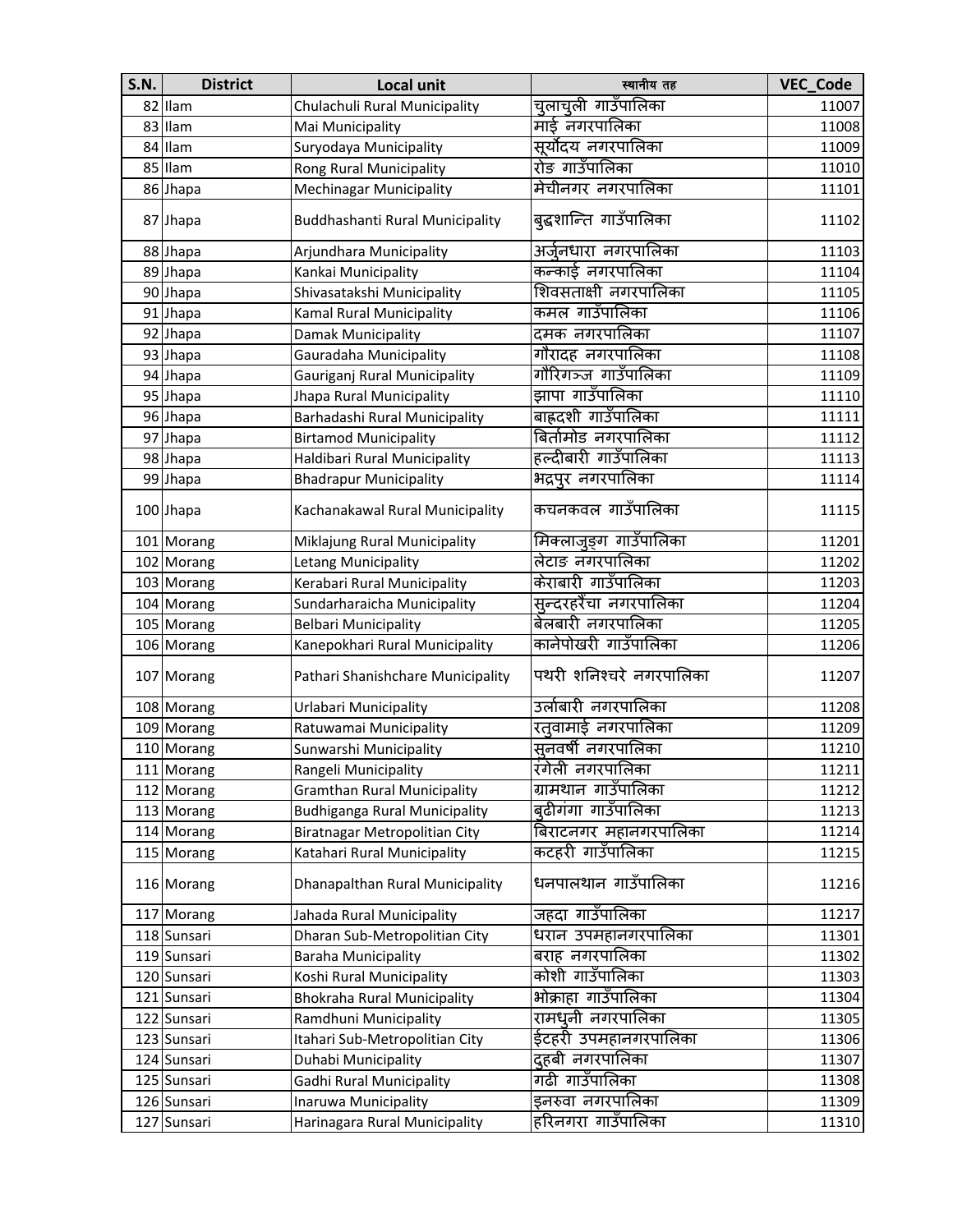| <b>S.N.</b> | <b>District</b> | <b>Local unit</b>                              | स्थानीय तह                      | VEC_Code |
|-------------|-----------------|------------------------------------------------|---------------------------------|----------|
|             | 128 Sunsari     | Dewangunj Rural Municipality                   | देवानगन्ज गाउँपालिका            | 11311    |
|             | 129 Sunsari     | Barju Rural Municipality                       | बर्जु गाउँपालिका                | 11312    |
|             | 130 Udayapur    | <b>Belaka Municipality</b>                     | बेलका नगरपालिका                 | 11401    |
|             | 131 Udayapur    | Chaudandigadhi Municipality                    | चौदण्डीगढी नगरपालिका            | 11402    |
|             | 132 Udayapur    | Triyuga Municipality                           | त्रियुगा नगरपालिका              | 11403    |
|             | 133 Udayapur    | Rautamai Rural Municipality                    | रौतामाई गाउँपालिका              | 11404    |
|             | 134 Udayapur    | Sunkoshi Rural Municipality                    | सुनकोशी गाउँपालिका              | 11405    |
|             | 135 Udayapur    | <b>Tapli Rural Municipality</b>                | ताप्ली गाउँपालिका               | 11406    |
|             | 136 Udayapur    | Katari Municipality                            | कटारी नगरपालिका                 | 11407    |
|             | 137 Udayapur    | Udayapurgadhi Rural Municipality               | उदयपुरगढी गाउँपालिका            | 11408    |
|             | 138 Saptari     | Saptakoshi Municipality                        | .<br>सप्तकोशी नगरपालिका         | 20101    |
|             | 139 Saptari     | Kanchanrup Municipality                        | कन्चनरुप नगरपालिका              | 20102    |
|             | 140 Saptari     | Agnisair Krishna Sabaran Rural<br>Municipality | अग्निसाइर कृष्ण सवरन गाउँपालिका | 20103    |
|             | 141 Saptari     | Rupani Rural Municipality                      | रुपनी गाउँपालिका                | 20104    |
|             | 142 Saptari     | Shambhunath Municipality                       | शम्भूनाथ नगरपालिका              | 20105    |
|             | 143 Saptari     | Khadak Municipality                            | खडक नगरपालिका                   | 20106    |
|             | 144 Saptari     | Surunga Municipality                           | सुरुङ्गा नगरपालिका              | 20107    |
|             | 145 Saptari     | <b>Balan-Bihul Rural Municipality</b>          | बलान बिद्दल गाउँपालिका          | 20108    |
|             | 146 Saptari     | <b>BodeBarsain Municipality</b>                | बोदेबरसाईन नगरपालिका            | 20109    |
|             | 147 Saptari     | Dakneshwori Municipality                       | डाक्नेश्वरी नगरपालिका           | 20110    |
|             | 148 Saptari     | Belhi Chapena Rural Municipality               | बेल्ही चपेना गाउँपालिका         | 20111    |
|             | 149 Saptari     | <b>Bishnupur Rural Municipality</b>            | बिष्णूपुर गाउँपालिका            | 20112    |
|             | 150 Saptari     | Rajbiraj Municipality                          | राजविराज नगरपालिका              | 20113    |
|             | 151 Saptari     | Mahadewa Rural Municipality                    | महादेवा गाउँपालिका              | 20114    |
|             | 152 Saptari     | <b>Tirahut Rural Municipality</b>              | तिरहूत गाउँपालिका               | 20115    |
|             | 153 Saptari     | Hanumannagar Kankalini                         | हनुमाननगर कङ्कालिनी             | 20116    |
|             |                 | Municipality                                   | नगरपालिका                       |          |
|             | 154 Saptari     | Tilathi Koiladi Rural Municipality             | तिलाठी कोईलाडी गाउँपालिका       | 20117    |
|             | 155 Saptari     | Chhinnamasta Rural Municipality                | छिन्नमस्ता गाउँपालिका           | 20118    |
|             | 156 Siraha      | Lahan Municipality                             | लहान नगरपालिका                  | 20201    |
|             | 157 Siraha      | Dhangadhimai Municipality                      | धनगढीमाई नगरपालिका              | 20202    |
|             | 158 Siraha      | <b>Golbazar Municipality</b>                   | गोलबजार नगरपालिका               | 20203    |
|             | 159 Siraha      | Mirchaiya Municipality                         | मिर्चेया नगरपालिका              | 20204    |
|             | 160 Siraha      | Karjanha Municipality                          | कर्जन्हा नगरपालिका              | 20205    |
|             | 161 Siraha      | Kalyanpur Municipality                         | कल्याणपुर नगरपालिका             | 20206    |
|             | 162 Siraha      | Naraha Rural Municipality                      | नरहा गाउँपालिका                 | 20207    |
|             | 163 Siraha      | <b>Bishnupur Rural Municipality</b>            | विष्णूपुर गाउँपालिका            | 20208    |
|             | 164 Siraha      | Arnama Rural Municipality                      | अर्नमा गाउँपालिका               | 20209    |
|             | 165 Siraha      | <b>Sukhipur Municipality</b>                   | सुखीपुर नगरपालिका               | 20210    |
|             | 166 Siraha      | Laxmipur Patari Rural Municipality             | लक्ष्मीपुर पतारी गाउँपालिका     | 20211    |
|             | 167 Siraha      | Sakhuwa Nankarkatti Rural<br>Municipality      | सखुवानान्कारकट्टी गाउँपालिका    | 20212    |
|             | 168 Siraha      | <b>Bhagawanpur Rural Municipality</b>          | भगवानपुर गाउँपालिका             | 20213    |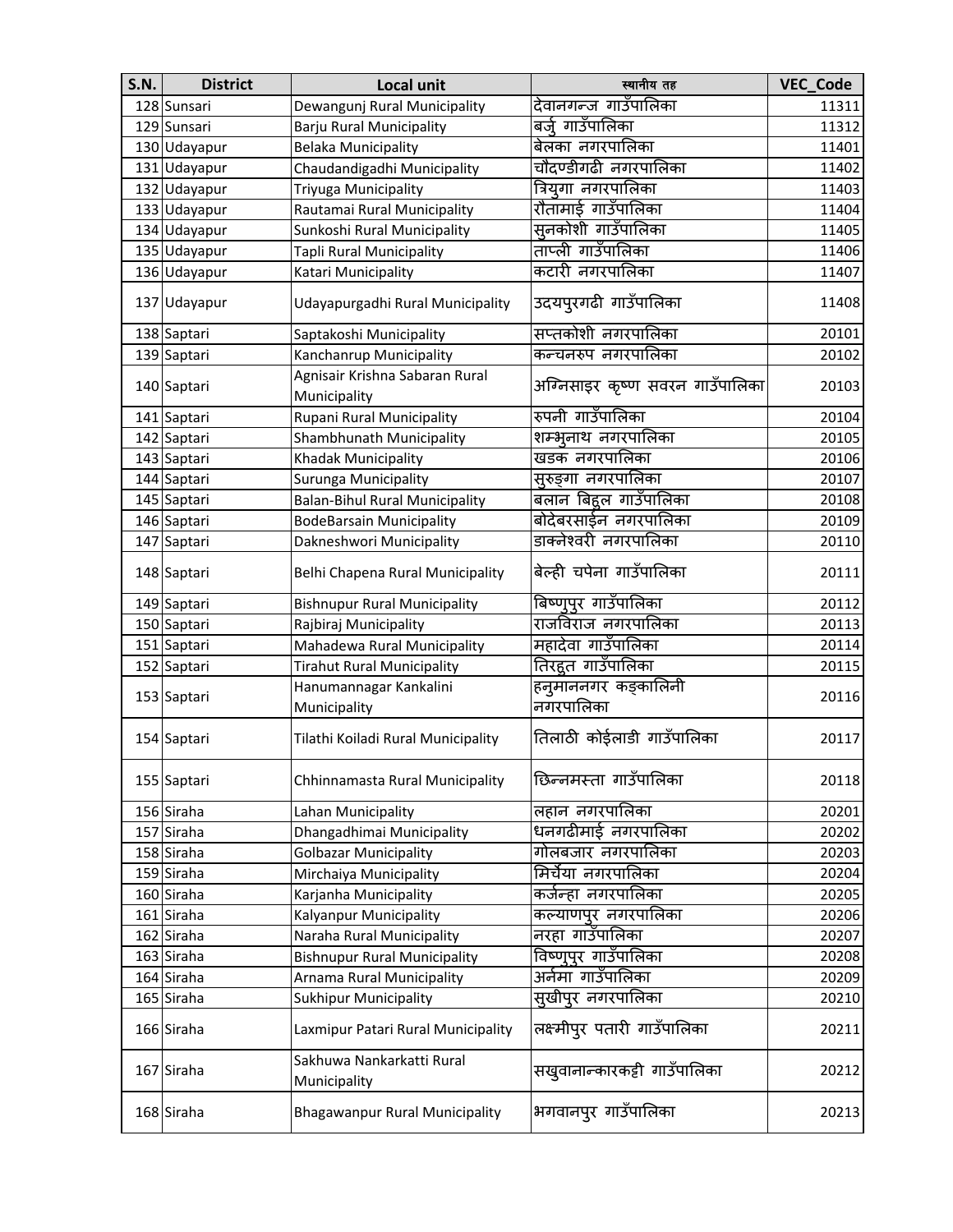| <b>S.N.</b> | <b>District</b> | Local unit                                     | स्थानीय तह                       | VEC_Code |
|-------------|-----------------|------------------------------------------------|----------------------------------|----------|
|             | 169 Siraha      | Nawarajpur Rural Municipality                  | नवराजपुर गाउँपालिका              | 20214    |
|             | 170 Siraha      | Bariyarpatti Rural Municipality                | बरियारपट्टी गाउँपालिका           | 20215    |
|             | 171 Siraha      | Aurahi Rural Municipality                      | औरही गाउँपालिका                  | 20216    |
|             | 172 Siraha      | Siraha Municipality                            | सिराहा नगरपालिका                 | 20217    |
|             | 173 Dhanusa     | Ganeshman Charnath Municipality                | गणेशमान चारनाथ नगरपालिका         | 20301    |
|             | 174 Dhanusa     | Dhanushadham Municipality                      | धनुषाधाम नगरपालिका               | 20302    |
|             | 175 Dhanusa     | Mithila Municipality                           | मिथिला नगरपालिका                 | 20303    |
|             | 176 Dhanusa     | <b>Bateshwor Rural Municipality</b>            | बटेश्वर गाउँपालिका               | 20304    |
|             | 177 Dhanusa     | Chhireshwornath Municipality                   | क्षिरेश्वरनाथ नगरपालिका          | 20305    |
|             | 178 Dhanusa     | Laxminiya Rural Municipality                   | लक्ष्मीनिया गाउँपालिका           | 20306    |
|             | 179 Dhanusa     | Mithila Bihari Municipality                    | मिथिला बिहारी नगरपालिका          | 20307    |
|             | 180 Dhanusa     | Hansapur Municipality                          | हंसपुर नगरपालिका                 | 20308    |
|             | 181 Dhanusa     | Sabaila Municipality                           | सबैला नगरपालिका                  | 20309    |
|             | 182 Dhanusa     | Shahidnagar Municipality                       | शहीदनगर नगरपालिका                | 20310    |
|             | 183 Dhanusa     | Kamala Municipality                            | कमला नगरपालिका                   | 20311    |
|             | 184 Dhanusa     | Janak Nandini Rural Municipality               | जनक नन्दिनी गाउँपालिका           | 20312    |
|             | 185 Dhanusa     | <b>Bideha Municipality</b>                     | बिदेह नगरपालिका                  | 20313    |
|             | 186 Dhanusa     | Aurahi Rural Municipality                      | औरही गाउँपालिका                  | 20314    |
|             | 187 Dhanusa     | Janakpur Sub-Metropolitian City                | जनकपुर उपमहानगरपालिका            | 20315    |
|             | 188 Dhanusa     | Dhanauji Rural Municipality                    | धनौजी गाउँपालिका                 | 20316    |
|             | 189 Dhanusa     | Nagarain Municipality                          | नगराइन नगरपालिका                 | 20317    |
|             | 190 Dhanusa     | Mukhiyapatti Musaharmiya Rural<br>Municipality | मुखियापट्टी मुसहरमिया गाउँपालिका | 20318    |
|             | 191 Mahottari   | <b>Bardibas Municipality</b>                   | बर्दिबास नगरपालिका               | 20401    |
|             | 192 Mahottari   | Gaushala Municipality                          | गौशाला नगरपालिका                 | 20402    |
|             | 193 Mahottari   | Sonama Rural Municipality                      | सोनमा गाउँपालिका                 | 20403    |
|             | 194 Mahottari   | Aurahi Municipality                            | औरही नगरपालिका                   | 20404    |
|             | 195 Mahottari   | <b>Bhangaha Municipality</b>                   | भँगाहा नगरपालिका                 | 20405    |
|             | 196 Mahottari   | Loharpatti Municipality                        | लोहरपट्टी नगरपालिका              | 20406    |
|             | 197 Mahottari   | <b>Balawa Municipality</b>                     | बलवा नगरपालिका                   | 20407    |
|             | 198 Mahottari   | <b>Ram Gopalpur Municipality</b>               | राम गोपालपुर नगरपालिका           | 20408    |
|             | 199 Mahottari   | Samsi Rural Municipality                       | साम्सी गाउँपालिका                | 20409    |
|             | 200 Mahottari   | Manara Shisawa Municipality                    | मनरा शिसवा नगरपालिका             | 20410    |
|             | 201 Mahottari   | Ekadara Rural Municipality                     | एकडारा गाउँपालिका                | 20411    |
|             | 202 Mahottari   | Mahottari Rural Municipality                   | महोत्तरी गाउँपालिका              | 20412    |
|             | 203 Mahottari   | Pipara Rural Municipality                      | पिपरा गाउँपालिका                 | 20413    |
|             | 204 Mahottari   | Matihani Municipality                          | मटिहानी नगरपालिका                | 20414    |
|             | 205 Mahottari   | Jaleshwor Municipality                         | जलेश्वर नगरपालिका                | 20415    |
|             | 206 Sarlahi     | Lalbandi Municipality                          | लालबन्दी नगरपालिका               | 20501    |
|             | 207 Sarlahi     | Hariwan Municipality                           | हरिवन नगरपालिका                  | 20502    |
|             | 208 Sarlahi     | <b>Bagmati Municipality</b>                    | बागमती नगरपालिका                 | 20503    |
|             | 209 Sarlahi     | Barahathawa Municipality                       | बरहथवा नगरपालिका                 | 20504    |
|             | 210 Sarlahi     | <b>Haripur Municipality</b>                    | हरिपुर नगरपालिका                 | 20505    |
|             | 211 Sarlahi     | <b>Ishworpur Municipality</b>                  | ईश्वरपुर नगरपालिका               | 20506    |
|             | 212 Sarlahi     | Haripurwa Municipality                         | हरिपूर्वा नगरपालिका              | 20507    |
|             | 213 Sarlahi     | Parsa Rural Municipality                       | पर्सा गाउँपालिका                 | 20508    |
|             | 214 Sarlahi     | <b>Brahmapuri Rural Municipality</b>           | ब्रहमपुरी गाउँपालिका             | 20509    |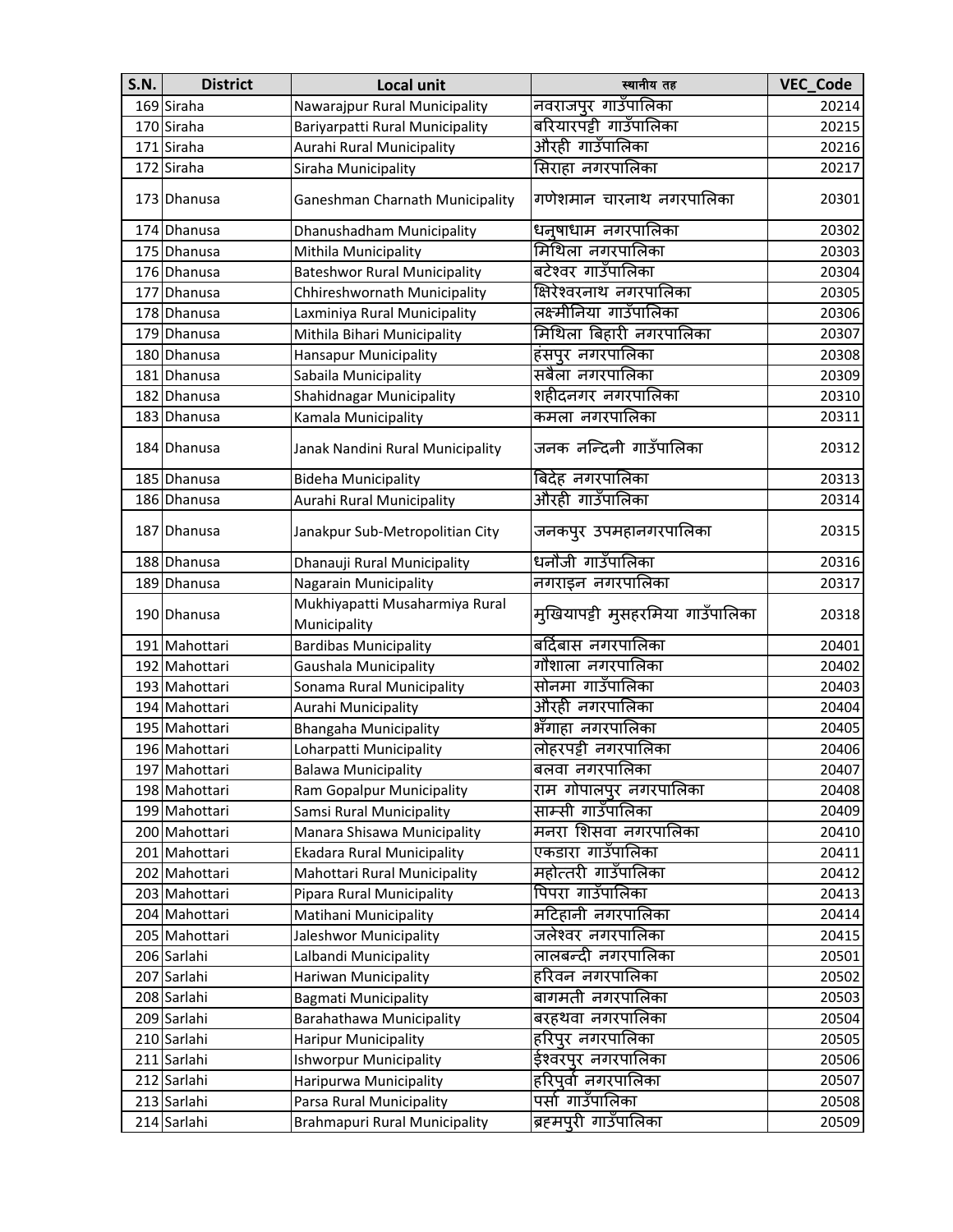| <b>S.N.</b> | <b>District</b> | <b>Local unit</b>                    | स्थानीय तह                  | VEC_Code |
|-------------|-----------------|--------------------------------------|-----------------------------|----------|
|             | 215 Sarlahi     | Chandranagar Rural Municipality      | चन्द्रनगर गाउँपालिका        | 20510    |
|             | 216 Sarlahi     | Kabilashi Municipality               | कविलासी नगरपालिका           | 20511    |
|             | 217 Sarlahi     | Chakraghatta Rural Municipality      | चक्रघट्टा गाउँपालिका        | 20512    |
|             | 218 Sarlahi     | Basbariya Rural Municipality         | बसबरिया गाउँपालिका          | 20513    |
|             | 219 Sarlahi     | Dhanakaul Rural Municipality         | धनकौल गाउँपालिका            | 20514    |
|             | 220 Sarlahi     | Ramnagar Rural Municipality          | रामनगर गाउँपालिका           | 20515    |
|             | 221 Sarlahi     | <b>Balara Municipality</b>           | बलरा नगरपालिका              | 20516    |
|             | 222 Sarlahi     | Godaita Municipality                 | गोडैटा नगरपालिका            | 20517    |
|             | 223 Sarlahi     | <b>Bishnu Rural Municipality</b>     | विष्णू गाउँपालिका           | 20518    |
|             | 224 Sarlahi     | Kaudena Rural Municipality           | कौडेना गाउँपालिका           | 20519    |
|             | 225 Sarlahi     | Malangawa Municipality               | मलंगवा नगरपालिका            | 20520    |
|             | 226 Rautahat    | <b>Chandrapur Municipality</b>       | चन्द्रपुर नगरपालिका         | 20601    |
|             | 227 Rautahat    | Gujara Municipality                  | गुजरा नगरपालिका             | 20602    |
|             | 228 Rautahat    | Phatuwa Bijayapur Municipality       | फतवा बिजयपुर नगरपालिका      | 20603    |
|             | 229 Rautahat    | Katahariya Municipality              | कटहरिया नगरपालिका           | 20604    |
|             | 230 Rautahat    | <b>Brindaban Municipality</b>        | बन्दावन नगरपालिका           | 20605    |
|             |                 |                                      | गढीमाई नगरपालिका            | 20606    |
|             | 231 Rautahat    | Gadhimai Municipality                | माधव नारायण नगरपालिका       |          |
|             | 232 Rautahat    | Madhav Narayan Municipality          | गरुडा नगरपालिका             | 20607    |
|             | 233 Rautahat    | Garuda Municipality                  |                             | 20608    |
|             | 234 Rautahat    | Dewahi Gonahi Municipality           | देवाही गोनाही नगरपालिका     | 20609    |
|             | 235 Rautahat    | <b>Maulapur Municipality</b>         | मौलापुर नगरपालिका           | 20610    |
|             | 236 Rautahat    | <b>Boudhimai Municipality</b>        | बौधीमाई नगरपालिका           | 20611    |
|             | 237 Rautahat    | Paroha Municipality                  | परोहा नगरपालिका             | 20612    |
|             | 238 Rautahat    | Rajpur Municipality                  | राजपुर नगरपालिका            | 20613    |
|             | 239 Rautahat    | Yamunamai Rural Municipality         | यमूनामाई गाउँपालिका         | 20614    |
|             | 240 Rautahat    | Durga Bhagawati Rural Municipality   | दुर्गा भगवती गाउँपालिका     | 20615    |
|             | 241 Rautahat    | Rajdevi Municipality                 | राजदेवी नगरपालिका           | 20616    |
|             | 242 Rautahat    | <b>Gaur Municipality</b>             | गौर नगरपालिका               | 20617    |
|             | 243 Rautahat    | Ishanath Municipality                | ईशनाथ नगरपालिका             | 20618    |
|             | 244 Bara        | Nijagadh Municipality                | निजगढ नगरपालिका             | 20701    |
|             | 245 Bara        | Kolhabi Municipality                 | कोल्हवी नगरपालिका           | 20702    |
|             | 246 Bara        | Jitpur Simara Sub-Metropolitian City | जीतपुर सिमरा उपमहानगरपालिका | 20703    |
|             | 247 Bara        | Parawanipur Rural Municipality       | परवानीपुर गाउँपालिका        | 20704    |
|             | 248 Bara        | Prasauni Rural Municipality          | प्रसौनी गाउँपालिका          | 20705    |
|             | 249 Bara        | <b>Bishrampur Rural Municipality</b> | विश्रामपुर गाउँपालिका       | 20706    |
|             | 250 Bara        | Pheta Rural Municipality             | फेटा गाउँपालिका             | 20707    |
|             | 251 Bara        | Kalaiya Sub-Metropolitian City       | कलैया उपमहानगरपालिका        | 20708    |
|             | 252 Bara        | Karaiyamai Rural Municipality        | करैयामाई गाउँपालिका         | 20709    |
| 253         | <b>Bara</b>     | Baragadhi Rural Municipality         | बारागढी गाउँपालिका          | 20710    |
|             | 254 Bara        | Aadarsha Kotwal Rural Municipality   | आदर्श कोटवाल गाउँपालिका     | 20711    |
|             | 255 Bara        | Simroungadh Municipality             | सिम्रौनगढ नगरपालिका         | 20712    |
|             | 256 Bara        | Pacharauta Municipality              | पचरौता नगरपालिका            | 20713    |
|             | 257 Bara        | Mahagadhimai Municipality            | महागढीमाई नगरपालिका         | 20714    |
|             | 258 Bara        | Devtal Rural Municipality            | देवताल गाउँपालिका           | 20715    |
|             | 259 Bara        | Subarna Rural Municipality           | सूवर्ण गाउँपालिका           | 20716    |
|             | 260 Parsa       | Thori Rural Municipality             | ठोरी (सुवर्णपुर) गाउँपालिका | 20801    |
|             |                 |                                      |                             |          |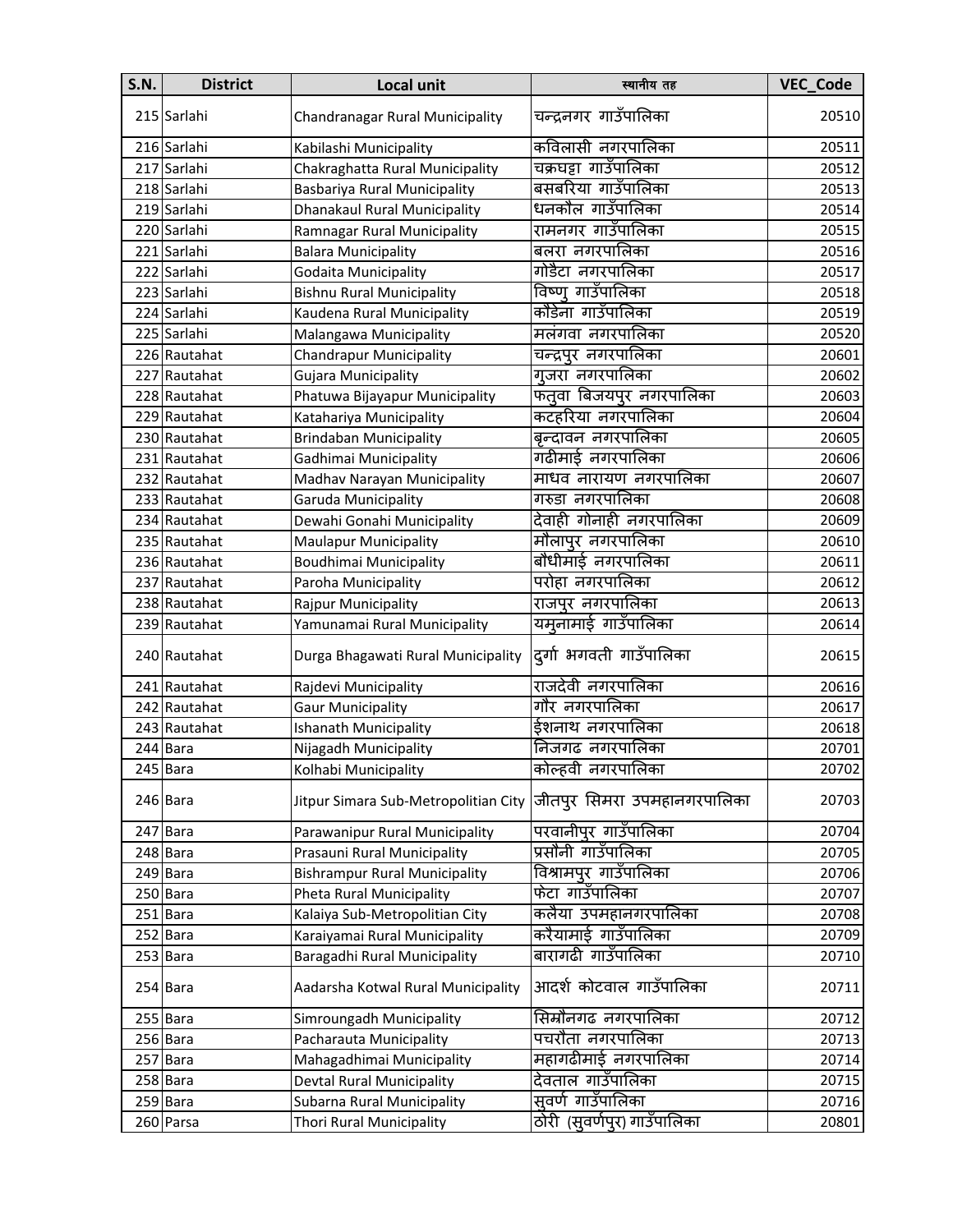| <b>S.N.</b> | <b>District</b>   | <b>Local unit</b>                                             | स्थानीय तह                                 | <b>VEC_Code</b> |
|-------------|-------------------|---------------------------------------------------------------|--------------------------------------------|-----------------|
|             | 261 Parsa         | Jirabhawani Rural Municipality                                | जिराभवानी गाउँपालिका                       | 20802           |
|             | 262 Parsa         | Jagarnathpur Rural Municipality                               | जगरनाथपूर गाउँपालिका                       | 20803           |
|             | 263 Parsa         | Paterwa Sugauli Rural Municipality                            | पटेर्वा सुगौली गाउँपालिका                  | 20804           |
|             | 264 Parsa         | Sakhuwa Prasauni Rural Municipality सिख्वा प्रसौनी गाउँपालिका |                                            | 20805           |
|             | 265 Parsa         | Parsagadhi Municipality                                       | पर्सागढी नगरपालिका                         | 20806           |
|             | 266 Parsa         | Birgunj Metropolitian City                                    | बिरगन्ज महानगरपालिका                       | 20807           |
|             | 267 Parsa         | Bahudarmai Municipality                                       | बहुदरमाई नगरपालिका                         | 20808           |
|             | 268 Parsa         | Pokhariya Municipality                                        | पोखरिया नगरपालिका                          | 20809           |
|             | 269 Parsa         | Kalikamai Rural Municipality                                  | कालिकामाई गाउँपालिका                       | 20810           |
|             | 270 Parsa         | Dhobini Rural Municipality                                    | धोबीनी गाउँपालिका                          | 20811           |
|             | 271 Parsa         | Chhipaharmai Rural Municipality                               | छिपहरमाई गाउँपालिका                        | 20812           |
|             | 272 Parsa         | Pakaha Mainpur Rural Municipality                             | पकाहा मैनपुर गाउँपालिका                    | 20813           |
|             | 273 Parsa         | Bindabasini Rural Municipality                                | बिन्दबासिनी गाउँपालिका                     | 20814           |
|             | 274 Dolakha       | Gaurishankar Rural Municipality                               | गौरिशंकर गाउँपालिका                        | 30101           |
|             | 275 Dolakha       | <b>Bigu Rural Municipality</b>                                | बिग् गाउँपालिका                            | 30102           |
|             | 276 Dolakha       | Kalinchowk Rural Municipality                                 | कालिन्चोक गाउँपालिका                       | 30103           |
|             | 277 Dolakha       | <b>Baitedhar Rural Municipality</b>                           | बैतेधर गाउँपालिका                          | 30104           |
|             | 278 Dolakha       | Jiri Municipality                                             | जिरी नगरपालिका                             | 30105           |
|             | 279 Dolakha       | Tamakoshi Rural Municipality                                  | तामाकोशी गाउँपालिका                        | 30106           |
|             | 280 Dolakha       | <b>Melung Rural Municipality</b>                              | मेलूङ्ग गाउँपालिका                         | 30107           |
|             | 281 Dolakha       | <b>Shailung Rural Municipality</b>                            | शैलूड० गाउँपालिका                          | 30108           |
|             | 282 Dolakha       | <b>Bhimeshwor Municipality</b>                                | भिमेश्वर नगरपालिका                         | 30109           |
|             | 283 Sindhupalchok | Bhotekoshi Rural Municipality                                 | भोटेकोशी गाउँपालिका                        | 30201           |
|             | 284 Sindhupalchok | <b>Jugal Rural Municipality</b>                               | जुगल गाउँपालिका                            | 30202           |
|             | 285 Sindhupalchok | Panchpokhari Thangpal Rural<br>Municipality                   | पाँचपोखरी थाड०पाल गाउँपालिक <mark>ा</mark> | 30203           |
|             | 286 Sindhupalchok | Helambu Rural Municipality                                    | हेलम्ब् गाउँपालिका                         | 30204           |
|             | 287 Sindhupalchok | Melanchi Municipality                                         | मेलम्ची नगरपालिका                          | 30205           |
|             | 288 Sindhupalchok | Indrawoti Rural Municipality                                  | ᆠ<br>ईन्द्रावती गाउँपालिका                 | 30206           |
|             | 289 Sindhupalchok | Choutara Sangachowkgadhi<br>Municipality                      | चौतारा साँगाचोकगढी नगरपालिका               | 30207           |
|             | 290 Sindhupalchok | <b>Balephi Rural Municipality</b>                             | बलेफी गाउँपालिका                           | 30208           |
|             | 291 Sindhupalchok | <b>Bahrabise Municipality</b>                                 | बाह्रबिसे नगरपालिका                        | 30209           |
|             | 292 Sindhupalchok | Tripurasundari Rural Municipality                             | त्रिपुरासुन्दरी गाउँपालिका                 | 30210           |
|             | 293 Sindhupalchok | Lisankhu Pakhar Rural Municipality                            | लिसंख् पाखर गाउँपालिका                     | 30211           |
|             | 294 Sindhupalchok | Sunkoshi Rural Municipality                                   | सुनकोशी गाउँपालिका                         | 30212           |
|             | 295 Rasuwa        | Gosaikunda Rural Municipality                                 | गोसाईकूण्ड गाउँपालिका                      | 30301           |
|             | 296 Rasuwa        | Parbatikunda Rural Municipality                               | पार्वतीकुण्ड गाउँपालिका                    | 30302           |
|             | 297 Rasuwa        | Uttargaya Rural Municipality                                  | उत्तरगया गाउँपालिका                        | 30303           |
|             | 298 Rasuwa        | Kalika Rural Municipality                                     | कालिका गाउँपालिका                          | 30304           |
|             | 299 Rasuwa        | Naukunda Rural Municipality                                   | नौकुण्ड गाउँपालिका                         | 30305           |
|             | 300 Dhading       | Rubi Valley Rural Municipality                                | रुबी भ्याली गाउँपालिका                     | 30401           |
|             | 301 Dhading       | Khaniyabas Rural Municipality                                 | खनियाबास गाउँपालिका                        | 30402           |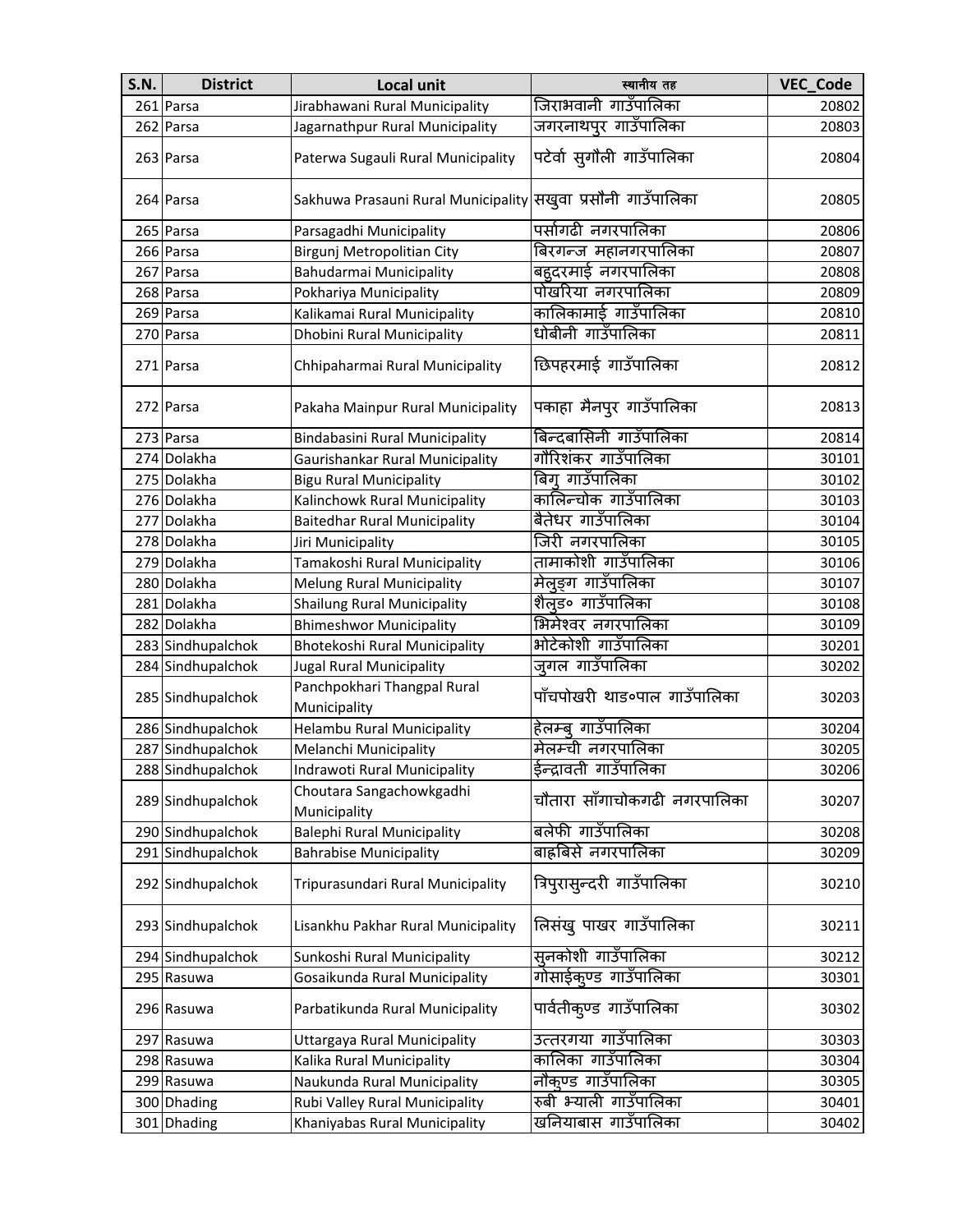| <b>S.N.</b> | <b>District</b> | Local unit                                | स्थानीय तह                 | VEC_Code |
|-------------|-----------------|-------------------------------------------|----------------------------|----------|
|             | 302 Dhading     | Ganga Jamuna Rural Municipality           | गंङ्गा जमुना गाउँपालिका    | 30403    |
|             | 303 Dhading     | Tripurasundari Rural Municipality         | त्रिपुरासुन्दरी गाउँपालिका | 30404    |
|             | 304 Dhading     | Netrawati Rural Municipality              | नेत्रावती गाउँपालिका       | 30405    |
|             | 305 Dhading     | Nilkhantha Municipality                   | नीलकण्ठ नगरपालिका          | 30406    |
|             | 306 Dhading     | Jwalamukhi Rural Municipality             | ज्वालामुखी गाउँपालिका      | 30407    |
|             | 307 Dhading     | Siddhalek Rural Municipality              | सिद्धलेक गाउँपालिका        | 30408    |
|             | 308 Dhading     | <b>Benighat Rorang Rural Municipality</b> | बेनीघाट रोराङ्ग गाउँपालिका | 30409    |
|             | 309 Dhading     | Gajuri Rural Municipality                 | गज़री गाउँपालिका           | 30410    |
|             | 310 Dhading     | Galchhi Rural Municipality                | गल्छी गाउँपालिका           | 30411    |
|             | 311 Dhading     | <b>Thakre Rural Municipality</b>          | थाक्रे गाउँपालिका          | 30412    |
|             | 312 Dhading     | Dhunibenshi Municipality                  | धृनीबेंशी नगरपालिका        | 30413    |
|             | 313 Nuwakot     | Dupcheshwor Rural Municipality            | दुप्चेश्वर गाउँपालिका      | 30501    |
|             | 314 Nuwakot     | Tadi Rural Municipality                   | तादी गाउँपालिका            | 30502    |
|             | 315 Nuwakot     | Suryagadhi Rural Municipality             | सूर्यगढी गाउँपालिका        | 30503    |
|             | 316 Nuwakot     | <b>Bidur Municipality</b>                 | बिदर नगरपालिका             | 30504    |
|             | 317 Nuwakot     | <b>Kispang Rural Municipality</b>         | किस्पाङग गाउँपालिका        | 30505    |
|             | 318 Nuwakot     | <b>Meghang Rural Municipality</b>         | मेघाङग गाउँपालिका          | 30506    |
|             | 319 Nuwakot     | Tarakeshwor Rural Municipality            | तारकेश्वर गाउँपालिका       | 30507    |
|             | 320 Nuwakot     | Belkotgadhi Municipality                  | बेलकोटगढी नगरपालिका        | 30508    |
|             | 321 Nuwakot     | Likhu Rural Municipality                  | लिख् गाउँपालिका            | 30509    |
|             | 322 Nuwakot     | Panchakanya Rural Municipality            | पन्चकन्या गाउँपालिका       | 30510    |
|             | 323 Nuwakot     | Shivapuri Rural Municipality              | शिवपुरी गाउँपालिका         | 30511    |
|             | 324 Nuwakot     | Kakani Rural Municipality                 | ककनी गाउँपालिका            | 30512    |
|             | 325 Kathmandu   | Shankharapur Municipality                 | शंङ्खरापुर नगरपालिका       | 30601    |
|             | 326 Kathmandu   | Kageshwori Manahara Municipality          | कागेश्वरी मनहरा नगरपालिका  | 30602    |
|             | 327 Kathmandu   | <b>Gokarneshwor Municipality</b>          | गोकर्णेश्वर नगरपालिका      | 30603    |
|             | 328 Kathmandu   | Budhanilkhantha Municipality              | बढानिलकण्ठ नगरपालिका       | 30604    |
|             | 329 Kathmandu   | <b>Tokha Municipality</b>                 | टोखा नगरपालिका             | 30605    |
|             | 330 Kathmandu   | <b>Tarakeshwor Municipality</b>           | तारकेश्वर नगरपालिका        | 30606    |
|             | 331 Kathmandu   | Nagarjun Municipality                     | नागार्जन नगरपालिका         | 30607    |
|             | 332 Kathmandu   | Kathmandu Metropolitian City              | काठमाण्डौ महानगरपालिका     | 30608    |
|             | 333 Kathmandu   | <b>Kirtipur Municipality</b>              | किर्तिपुर नगरपालिका        | 30609    |
|             | 334 Kathmandu   | Chandragiri Municipality                  | चन्द्रागिरी नगरपालिका      | 30610    |
|             | 335 Kathmandu   | Dakshinkali Municipality                  | दक्षिणकाली नगरपालिका       | 30611    |
|             | 336 Bhaktapur   | Changunarayan Municipality                | चाँगूनारायण नगरपालिका      | 30701    |
|             | 337 Bhaktapur   | <b>Bhaktapur Municipality</b>             | भक्तपुर नगरपालिका          | 30702    |
|             | 338 Bhaktapur   | Madhyapur Thimi Municipality              | मध्यपुर थिमी नगरपालिका     | 30703    |
|             | 339 Bhaktapur   | Suryabinayak Municipality                 | सूर्यविनायक नगरपालिका      | 30704    |
|             | 340 Lalitpur    | Mahalaxmi Municipality                    | महालक्ष्मी नगरपालिका       | 30801    |
|             | 341 Lalitpur    | Lalitpur Metropolitian City               | ललितपुर महानगरपालिका       | 30802    |
|             | 342 Lalitpur    | <b>Godawari Municipality</b>              | गोदावरी नगरपालिका          | 30803    |
|             | 343 Lalitpur    | Konjyosom Rural Municipality              | कोन्ज्योसोम गाउँपालिका     | 30804    |
| 344         | Lalitpur        | <b>Mahankal Rural Municipality</b>        | महाङकाल गाउँपालिका         | 30805    |
|             | 345 Lalitpur    | <b>Bagmati Rural Municipality</b>         | बाग्मती गाउँपालिका         | 30806    |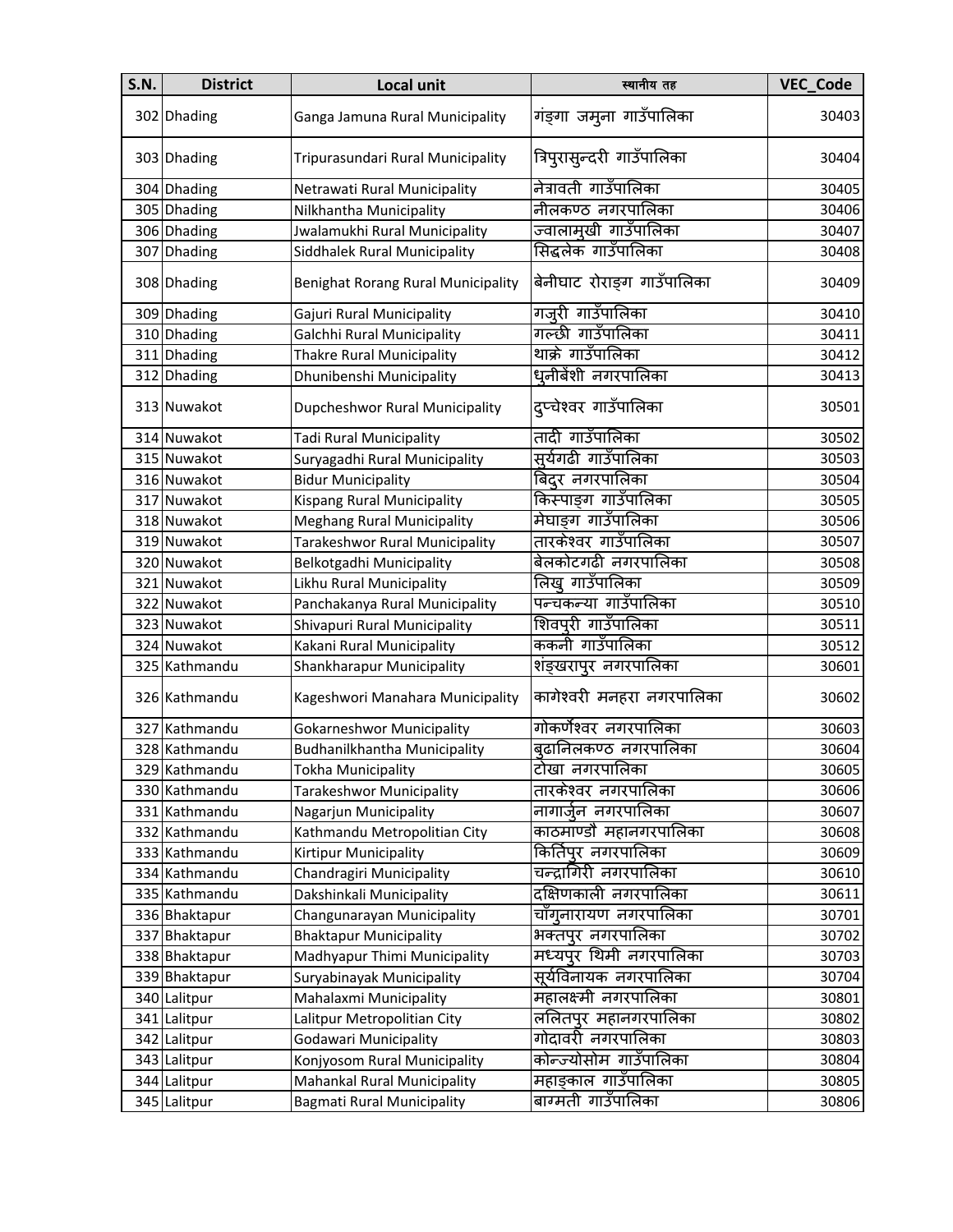| <b>S.N.</b> | <b>District</b>    | <b>Local unit</b>                     | स्थानीय तह             | VEC_Code |
|-------------|--------------------|---------------------------------------|------------------------|----------|
|             | 346 Kavrepalanchok | Chauri Deurali Rural Municipality     | चौरीदेउराली गाउँपालिका | 30901    |
|             | 347 Kavrepalanchok | <b>Bhumlu Rural Municipality</b>      | भूम्ल् गाउँपालिका      | 30902    |
|             | 348 Kavrepalanchok | Mandan Deupur Municipality            | मण्डन देउपुर नगरपालिका | 30903    |
|             | 349 Kavrepalanchok | <b>Banepa Municipality</b>            | बनेपा नगरपालिका        | 30904    |
|             | 350 Kavrepalanchok | <b>Dhulikhel Municipality</b>         | धनिखेल नगरपालिका       | 30905    |
|             | 351 Kavrepalanchok | Panchkhal Municipality                | पाँचखाल नगरपालिका      | 30906    |
|             | 352 Kavrepalanchok | <b>Temal Rural Municipality</b>       | तेमाल गाउँपालिका       | 30907    |
|             | 353 Kavrepalanchok | Namobuddha Municipality               | नमोबुद्ध नगरपालिका     | 30908    |
|             | 354 Kavrepalanchok | Panauti Municipality                  | पनौती नगरपालिका        | 30909    |
|             | 355 Kavrepalanchok | <b>Bethanchowk Rural Municipality</b> | बेथानचोक गाउँपालिका    | 30910    |
|             | 356 Kavrepalanchok | Roshi Rural Municipality              | रोशी गाउँपालिका        | 30911    |
|             | 357 Kavrepalanchok | Mahabharat Rural Municipality         | महाभारत गाउँपालिका     | 30912    |
|             | 358 Kavrepalanchok | Khanikhola Rural Municipality         | खानीखोला गाउँपालिका    | 30913    |
|             | 359 Ramechhap      | Umakunda Rural Municipality           | उमाकूण्ड गाउँपालिका    | 31001    |
|             | 360 Ramechhap      | Gokulganga Rural Municipality         | गोकुलगङ्गा गाउँपालिका  | 31002    |
|             | 361 Ramechhap      | Likhu Rural Municipality              | लिख् गाउँपालिका        | 31003    |
|             | 362 Ramechhap      | Ramechhap Municipality                | रामेछाप नगरपालिका      | 31004    |
|             | 363 Ramechhap      | Manthali Municipality                 | मन्थली नगरपालिका       | 31005    |
|             | 364 Ramechhap      | Khandadevi Rural Municipality         | खाँडादेवी गाउँपालिका   | 31006    |
|             | 365 Ramechhap      | Doramba Rural Municipality            | दोरम्बा गाउँपालिका     | 31007    |
|             | 366 Ramechhap      | Sunapati Rural Municipality           | सुनापती गाउँपालिका     | 31008    |
|             | 367 Sindhuli       | Dudhouli Municipality                 | दधौली नगरपालिका        | 31101    |
|             | 368 Sindhuli       | Phikkal Rural Municipality            | फिक्कल गाउँपालिका      | 31102    |
|             | 369 Sindhuli       | <b>Tinpatan Rural Municipality</b>    | तीनपाटन गाउँपालिका     | 31103    |
|             | 370 Sindhuli       | <b>Golanjor Rural Municipality</b>    | गोलन्जोर गाउँपालिका    | 31104    |
|             | 371 Sindhuli       | Kamalamai Municipality                | कमलामाई नगरपालिका      | 31105    |
|             | 372 Sindhuli       | Sunkoshi Rural Municipality           | सुनकोशी गाउँपालिका     | 31106    |
|             | 373 Sindhuli       | Ghyanglekha Rural Municipality        | ध्याङलेख गाउँपालिका    | 31107    |
|             | 374 Sindhuli       | Marin Rural Municipality              | मरिण गाउँपालिका        | 31108    |
|             | 375 Sindhuli       | Hariharpurgaghi Rural Municipality    | हरिहरपुरगढी गाउँपालिका | 31109    |
|             | 376 Makwanpur      | Indrasarowar Rural Municipality       | ईन्द्रसरोवर गाउँपालिका | 31201    |
|             | 377 Makwanpur      | Thaha Municipality                    | थाहा नगरपालिका         | 31202    |
|             | 378 Makwanpur      | Kailash Rural Municipality            | कैलाश गाउँपालिका       | 31203    |
|             | 379 Makwanpur      | Raksirang Rural Municipality          | राक्सिराङ्ग गाउँपालिका | 31204    |
|             | 380 Makwanpur      | Manahari Rural Municipality           | मनहरी गाउँपालिका       | 31205    |
|             | 381 Makwanpur      | Hetauda Sub-Metropolitian City        | हेटौडा उपमहानगरपालिका  | 31206    |
|             | 382 Makwanpur      | <b>Bhimphedi Rural Municipality</b>   | भिमफेदी गाउँपालिका     | 31207    |
|             | 383 Makwanpur      | Makawanpurgadhi Rural<br>Municipality | मकवानपुरगढी गाउँपालिका | 31208    |
|             | 384 Makwanpur      | <b>Bakaiya Rural Municipality</b>     | बकैया गाउँपालिका       | 31209    |
|             | 385 Makwanpur      | <b>Bagmati Rural Municipality</b>     | बाग्मती गाउँपालिका     | 31210    |
|             | 386 Chitawan       | Rapti Municipality                    | राप्ती नगरपालिका       | 31301    |
| 387         | Chitawan           | Kalika Municipality                   | कालिका नगरपालिका       | 31302    |
|             | 388 Chitawan       | Ichchha Kamana Rural Municipality     | इच्छाकामना गाउँपालिका  | 31303    |
|             | 389 Chitawan       | <b>Bharatpur Metropolitian City</b>   | भरतपुर महानगरपालिका    | 31304    |
|             | 390 Chitawan       | Ratnanagar Municipality               | रत्ननगर नगरपालिका      | 31305    |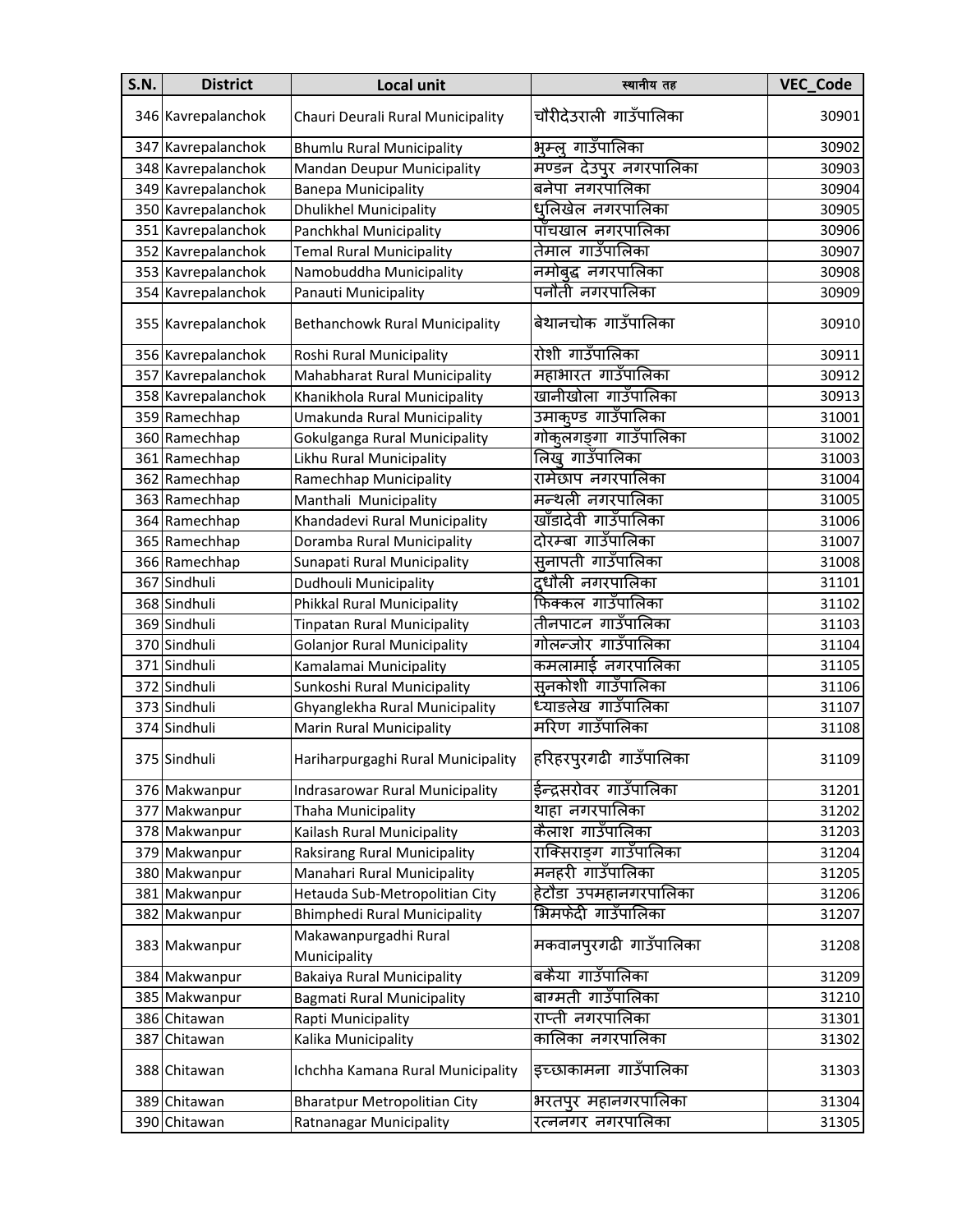| <b>S.N.</b> | <b>District</b> | <b>Local unit</b>                            | स्थानीय तह                         | <b>VEC Code</b> |
|-------------|-----------------|----------------------------------------------|------------------------------------|-----------------|
| 391         | Chitawan        | Khairahani Municipality                      | खैरहनी नगरपालिका                   | 31306           |
|             | 392 Chitawan    | Madi Municipality                            | माडी नगरपालिका                     | 31307           |
|             | 393 Gorkha      | Chumanubri Rural Municipality                | चुमनूब्री गाउँपालिका               | 40101           |
|             | 394 Gorkha      | Ajirkot Rural Municipality                   | अजिरकोट गाउँपालिका                 | 40102           |
|             | 395 Gorkha      | <b>Sulikot Rural Municipality</b>            | सुलीकोट गाउँपालिका                 | 40103           |
|             | 396 Gorkha      | <b>Dharche Rural Municipality</b>            | धार्चे गाउँपालिका                  | 40104           |
|             | 397 Gorkha      | Aarughat Rural Municipality                  | आरुघाट गाउँपालिका                  | 40105           |
|             | 398 Gorkha      | <b>Bhimsen Rural Municipality</b>            | भिमसेन गाउँपालिका                  | 40106           |
|             | 399 Gorkha      | Siranchowk Rural Municipality                | सिरानचोक गाउँपालिका                | 40107           |
|             | 400 Gorkha      | <b>Palungtar Municipality</b>                | पालुङ्गटार नगरपालिका               | 40108           |
|             | 401 Gorkha      | Gorkha Municipality                          | गोरखा नगरपालिका                    | 40109           |
|             | 402 Gorkha      | Shahid Lakhan Rural Municipality             | शहीद लखन गाउँपालिका                | 40110           |
|             | 403 Gorkha      | Gandaki Rural Municipality                   | गण्डकी गाउँपालिका                  | 40111           |
|             | 404 Manang      | Naraphu Rural Municipality                   | नारफ् गाउँपालिका                   | 40201           |
|             | 405 Manang      | <b>Neshang Rural Municipality</b>            | नेस्याङ गाउँपालिका                 | 40202           |
|             | 406 Manang      | <b>Chame Rural Municipality</b>              | चामे गाउँपालिका                    | 40203           |
|             | 407 Manang      | Nashong Rural Municipality                   | नाशोङ गाउँपालिका                   | 40204           |
|             | 408 Mustang     | Dalome Rural Municipality                    | दालोमे गाउँपालिका                  | 40301           |
|             | 409 Mustang     | <b>Gharpajhong Rural Municipality</b>        | घरपझोङ गाउँपालिका                  | 40302           |
|             | 410 Mustang     | Bahragaun Muktikshetra Rural<br>Municipality | बाह्रगाउँ मुक्तिक्षेत्र गाउँपालिका | 40303           |
|             | 411 Mustang     | Lomanthang Rural Municipality                | लोमन्थाङ गाउँपालिका                | 40304           |
|             | 412 Mustang     | <b>Thasang Rural Municipality</b>            | थासाङ गाउँपालिका                   | 40305           |
|             | 413 Myagdi      | Annapurna Rural Municipality                 | अन्नपूर्ण गाउँपालिका               | 40401           |
|             | 414 Myagdi      | Raghuganga Rural Municipality                | रघुगंगा गाउँपालिका                 | 40402           |
|             | 415 Myagdi      | Dhawalagiri Rural Municipality               | धवलागिरी गाउँपालिका                | 40403           |
|             | 416 Myagdi      | Malika Rural Municipality                    | मालिका गाउँपालिका                  | 40404           |
|             | 417 Myagdi      | Mangala Rural Municipality                   | मंगला गाउँपालिका                   | 40405           |
|             | 418 Myagdi      | <b>Beni Municipality</b>                     | बेनी नगरपालिका                     | 40406           |
|             | 419 Kaski       | Madi Rural Municipality                      | मादी गाउँपालिका                    | 40501           |
|             | 420 Kaski       | Machhapuchchhre Rural<br>Municipality        | माछापुच्छ्रे गाउँपालिका            | 40502           |
|             | 421 Kaski       | Annapurna Rural Municipality                 | अन्नपूर्ण गाउँपालिका               | 40503           |
|             | 422 Kaski       | Pokhara Lekhnath Metropolitian City          | पोखरा लेखनाथ महानगरपालिका          | 40504           |
|             | 423 Kaski       | Rupa Rural Municipality                      | रूपा गाउँपालिका                    | 40505           |
|             | 424 Lamjung     | Dordi Rural Municipality                     | दोर्दी गाउँपालिका                  | 40601           |
|             | 425 Lamjung     | Marshyangdi Rural Municipality               | मस्र्याङ्गदी गाउँपालिका            | 40602           |
|             | 426 Lamjung     | Kwhola Sothar Rural Municipality             | क्ब्होलासोथार गाउँपालिका           | 40603           |
|             | 427 Lamjung     | Madhya Nepal Municipality                    | मध्यनेपाल नगरपालिका                | 40604           |
|             | 428 Lamjung     | <b>Bensi Shahar Municipality</b>             | बेंसीशहर नगरापालिका                | 40605           |
|             | 429 Lamjung     | Sundarbazar Municipality                     | सुन्दरबजार नगरपालिका               | 40606           |
|             | 430 Lamjung     | Rainas Municipality                          | राईनास नगरपालिका                   | 40607           |
|             | 431 Lamjung     | Dudhapokhari Rural Municipality              | दुधपोखरी गाउँपालिका                | 40608           |
|             | 432 Tanahu      | <b>Bhanu Municipality</b>                    | भान् नगरपालिका                     | 40701           |
|             | 433 Tanahu      | <b>Byas Municipality</b>                     | ब्यास नगरपालिका                    | 40702           |
|             | 434 Tanahu      | Myagde Rural Municipality                    | म्याग्दे गाउँपालिका                | 40703           |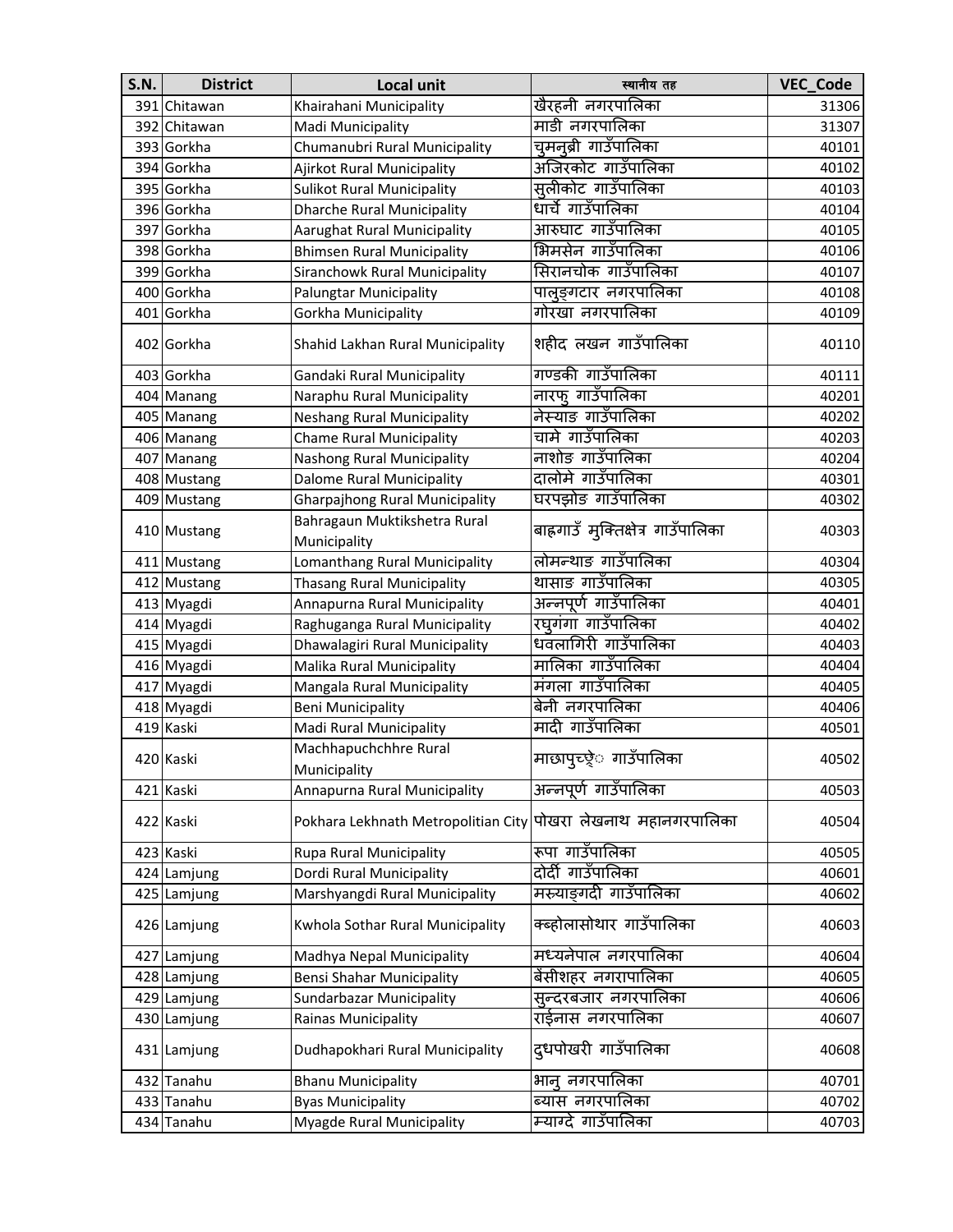| <b>S.N.</b> | <b>District</b>      | Local unit                                                    | स्थानीय तह                | <b>VEC_Code</b> |
|-------------|----------------------|---------------------------------------------------------------|---------------------------|-----------------|
|             | 435 Tanahu           | Shuklagandaki Municipality                                    | शुक्लागण्डकी नगरपालिका    | 40704           |
|             | 436 Tanahu           | <b>Bhimad Municipality</b>                                    | भिमाद नगरपालिका           | 40705           |
| 437         | Tanahu               | <b>Ghiring Rural Municipality</b>                             | घिरिङग गाउँपालिका         | 40706           |
|             | 438 Tanahu           | <b>Rhishing Rural Municipality</b>                            | ऋषिङ्ग गाउँपालिका         | 40707           |
|             | 439 Tanahu           | Devghat Rural Municipality                                    | देवघाट गाउँपालिका         | 40708           |
|             | 440 Tanahu           | <b>Bandipur Rural Municipality</b>                            | बन्दिपुर गाउँपालिका       | 40709           |
|             | 441 Tanahu           | Aanbu Khaireni Rural Municipality                             | आँबुखैरेनी गाउँपालिका     | 40710           |
|             | 442 Nawalparasi East | <b>Gaidakot Municipality</b>                                  | गैडाकोट नगरपालिका         | 40801           |
|             | 443 Nawalparasi East | <b>Bulingtar Rural Municipality</b>                           | बुलिङ्गटार गाउँपालिका     | 40802           |
|             | 444 Nawalparasi East | Bungdikali Rural Municipality                                 | बुङ्दीकाली गाउँपालिका     | 40803           |
|             | 445 Nawalparasi East | Hupsekot Rural Municipality                                   | हुप्सेकोट गाउँपालिका      | 40804           |
|             | 446 Nawalparasi East | Devchuli Municipality                                         | देवचूली नगरपालिका         | 40805           |
|             | 447 Nawalparasi East | Kawasoti Municipality                                         | कावासोती नगरपालिका        | 40806           |
|             | 448 Nawalparasi East | Madhya Bindu Municipality                                     | मध्यबिन्द् नगरपालिका      | 40807           |
|             | 449 Nawalparasi East | Binayi Tribeni Rural Municipality                             | बिनयी त्रिवेणी गाउँपालिका | 40808           |
|             | 450 Syangja          | <b>Putalibazar Municipality</b>                               | पुतलीबजार नगरपालिका       | 40901           |
|             | 451 Syangja          | Phedikhola Rural Municipality                                 | फेदीखोला गाउँपालिका       | 40902           |
|             | 452 Syangja          | Aandhikhola Rural Municipality                                | आँधिखोला गाउँपालिका       | 40903           |
|             | 453 Syangja          | Arjun Choupari Rural Municipality                             | अर्जुनचौपारी गाउँपालिका   | 40904           |
|             | 454 Syangja          | <b>Bhirkot Municipaity</b>                                    | भीरकोट नगरपालिका          | 40905           |
|             | 455 Syangja          | <b>Biruwa Rural Municipality</b>                              | बिरुवा गाउँपालिका         | 40906           |
|             | 456 Syangja          | Harinas Rural Municipality                                    | हरिनास गाउँपालिका         | 40907           |
|             | 457 Syangja          | Chapakot Municipality                                         | चापाकोट नगरपालिका         | 40908           |
|             | 458 Syangja          | <b>Walling Municipality</b>                                   | वालिङग नगरपालिका          | 40909           |
|             | 459 Syangja          | <b>Galyang Municipality</b>                                   | गल्याङ नगरपालिका          | 40910           |
|             | 460 Syangja          | Kaligandaki Rural Municipality                                | कालीगण्डकी गाउँपालिका     | 40911           |
|             | 461 Parbat           | Modi Rural Municipality                                       | मोदी गाउँपालिका           | 41001           |
|             | 462 Parbat           | Jaljala Rural Municipality                                    | जलजला गाउँपालिका          | 41002           |
|             | 463 Parbat           | Kushma Municipality                                           | कुश्मा नगरपालिका          | 41003           |
|             | 464 Parbat           | <b>Phalebas Municipality</b>                                  | फलेबास नगरपालिका          | 41004           |
|             | 465 Parbat           | Mahashila Rural Municipality                                  | महाशिला गाउँपालिका        | 41005           |
|             | 466 Parbat           | <b>Bihadi Rural Municipality</b>                              | बिहादी गाउँपालिका         | 41006           |
|             | 467 Parbat           | Paiyu Rural Municipality                                      | पैयूं गाउँपालिका          | 41007           |
|             | 468 Baglung          | <b>Baglung Municipality</b>                                   | बाग्लुङ्ग नगरपालिका       | 41101           |
|             | 469 Baglung          | Kathekhola Rural Municipality                                 | काठेखोला गाउँपालिका       | 41102           |
|             | 470 Baglung          | Tarakhola Rural Municipality                                  | ताराखोला गाउँपालिका       | 41103           |
|             | 471 Baglung          | Tamankhola Rural Municipality                                 | तमानखोला गाउँपालिका       | 41104           |
|             | 472 Baglung          | <b>Dhorpatan Municipality</b>                                 | ढोरपाटन नगरपालिका         | 41105           |
|             | 473 Baglung          | Nisikhola Rural Municipality                                  | निसीखोला गाउँपालिका       | 41106           |
|             | 474 Baglung          | <b>Badigad Rural Municipality</b>                             | बडिगाड गाउँपालिका         | 41107           |
|             | 475 Baglung          | <b>Galkot Municipality</b>                                    | गल्कोट नगरपालिका          | 41108           |
|             | 476 Baglung          | <b>Bareng Rural Municipality</b>                              | बरेङ गाउँपालिका           | 41109           |
|             | 477 Baglung          | Jaimuni Municipality                                          | जैमूनी नगरपालिका          | 41110           |
|             | 478 Rukum East       | Putha Uttanganga Rural Municipality पृथा उत्तरगंगा गाउँपालिका |                           | 50101           |
|             | 479 Rukum East       | Sisne Rural Municipality                                      | सिस्ने गाउँपालिका         | 50102           |
|             | 480 Rukum East       | <b>Bhoome Rural Municipality</b>                              | भूमे गाउँपालिका           | 50103           |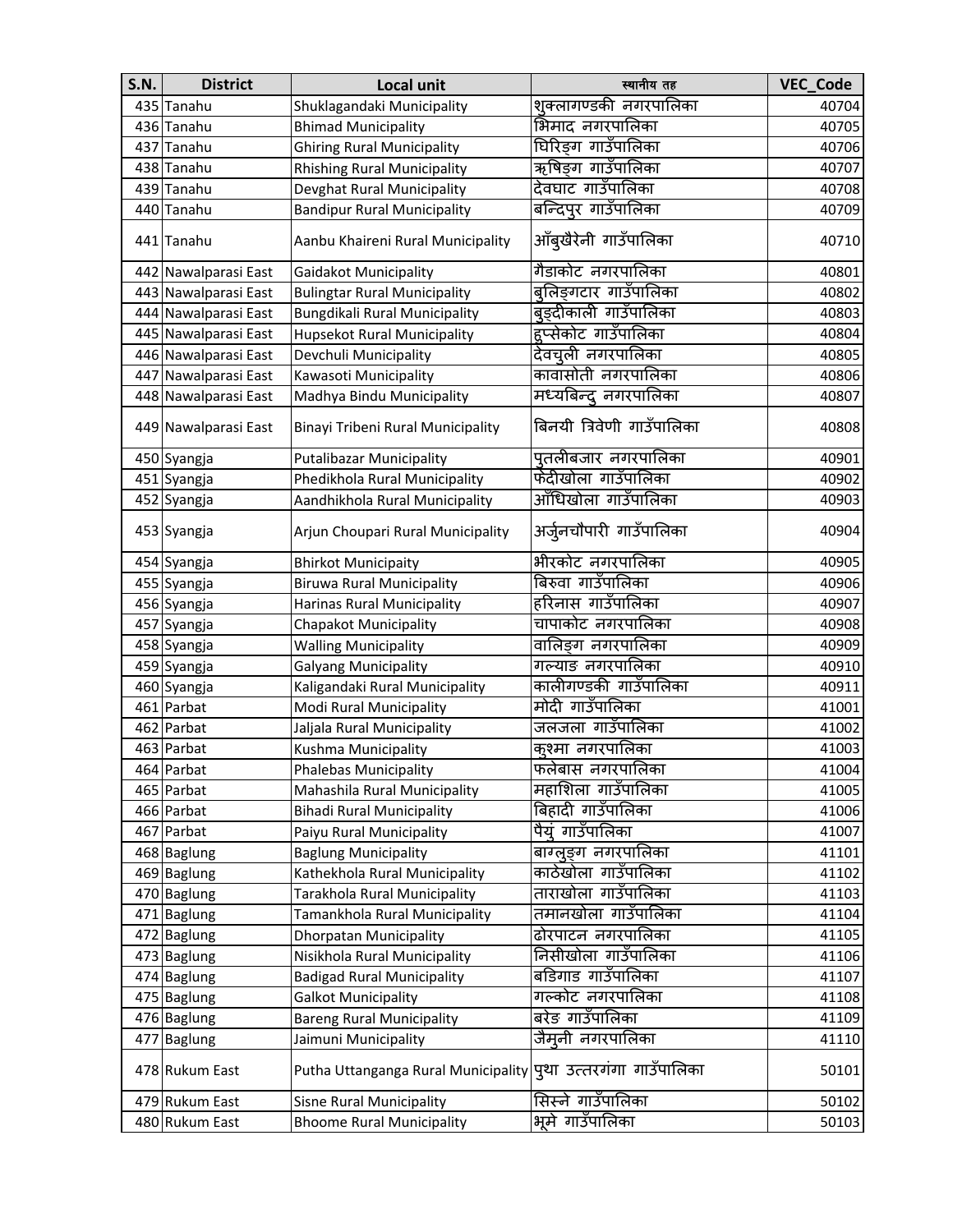| <b>S.N.</b> | <b>District</b>      | Local unit                        | स्थानीय तह               | <b>VEC Code</b> |
|-------------|----------------------|-----------------------------------|--------------------------|-----------------|
|             | 481 Rolpa            | Sunchhahari Rural Municipality    | सुनछहरी गाउँपालिका       | 50201           |
|             | 482 Rolpa            | Thawang Rural Municipality        | थबाङग गाउँपालिका         | 50202           |
|             | 483 Rolpa            | Duikholi Rural Municipality       | दईखोली गाउँपालिका        | 50203           |
|             | 484 Rolpa            | Sukidaha Rural Municipality       | सुकिदह गाउँपालिका        | 50204           |
|             | 485 Rolpa            | Madi Rural Municipality           | माडी गाउँपालिका          | 50205           |
|             | 486 Rolpa            | Tribeni Rural Municipality        | त्रिवेणी गाउँपालिका      | 50206           |
|             | 487 Rolpa            | Rolpa Municipality                | रोल्पा नगरपालिका         | 50207           |
|             | 488 Rolpa            | Runtigadhi Rural Municipality     | रुन्टीगढी गाउँपालिका     | 50208           |
|             | 489 Rolpa            | Subarnabati Rural Municipality    | सूवर्णावती गाउँपालिका    | 50209           |
|             | 490 Rolpa            | Lungri Rural Municipality         | लुङ्ग्री गाउँपालिका      | 50210           |
|             | 491 Pyuthan          | Gaumukhi Rural Municipality       | गौमूखी गाउँपालिका        | 50301           |
|             | 492 Pyuthan          | Naubahini Rural Municipality      | नौबहिनी गाउँपालिका       | 50302           |
|             | 493 Pyuthan          | Jhimaruk Rural Municipality       | झिमरुक गाउँपालिका        | 50303           |
|             | 494 Pyuthan          | Pyuthan Municipality              | प्यूठान नगरपालिका        | 50304           |
|             | 495 Pyuthan          | Sworgadwari Municipality          | स्वर्गद्धारी नगरपालिका   | 50305           |
|             | 496 Pyuthan          | Mandavi Rural Municipality        | माण्डवी गाउँपालिका       | 50306           |
|             | 497 Pyuthan          | Mallarani Rural Municipality      | मल्लरानी गाउँपालिका      | 50307           |
|             | 498 Pyuthan          | Aairawati Rural Municipality      | ऐरावती गाउँपालिका        | 50308           |
|             | 499 Pyuthan          | Sarumarani Rural Municipality     | सरुमारानी गाउँपालिका     | 50309           |
|             | 500 Gulmi            | Kali Gandaki Rural Municipality   | कालिगण्डकी गाउँपालिका    | 50401           |
|             | 501 Gulmi            | Satyawoti Rural Municipality      | सत्यवती गाउँपालिका       | 50402           |
|             | 502 Gulmi            | Chandrakot Rural Municipality     | चन्द्रकोट गाउँपालिका     | 50403           |
|             | 503 Gulmi            | <b>Musikot Municipality</b>       | मसिकोट नगरपालिका         | 50404           |
|             | 504 Gulmi            | Isma Rural Municipality           | ईस्मा गाउँपालिका         | 50405           |
|             | 505 Gulmi            | Malika Rural Municipality         | मालिका गाउँपालिका        | 50406           |
|             | 506 Gulmi            | Madane Rural Municipality         | मदाने गाउँपालिका         | 50407           |
|             | 507 Gulmi            | <b>Dhurkot Rural Municipality</b> | धुर्कोट गाउँपालिका       | 50408           |
|             | 508 Gulmi            | Resunga Municipality              | रेसुङ्गा नगरपालिका       | 50409           |
|             | 509 Gulmi            | Gulmi Durbar Gaunpaika            | गुल्मी दरबार गाउँपालिका  | 50410           |
|             | 510 Gulmi            | Chhatrakot Rural Municipality     | छत्रकोट गाउँपालिका       | 50411           |
|             | 511 Gulmi            | <b>Ruru Rural Municipality</b>    | रूरू गाउँपालिका          | 50412           |
|             | 512 Arghakhanchi     | Chhatradev Rural Municipality     | छत्रदेव गाउँपालिका       | 50501           |
|             | 513 Arghakhanchi     | Malarani Rural Municipality       | मालारानी गाउँपालिका      | 50502           |
|             | 514 Arghakhanchi     | <b>Bhumikasthan Municipality</b>  | भूमिकास्थान नगरपालिका    | 50503           |
|             | 515 Arghakhanchi     | Sandhikharka Municipality         | सन्धिखर्क नगरपालिका      | 50504           |
|             | 516 Arghakhanchi     | Panini Rural Municipality         | पाणिनी गाउँपालिका        | 50505           |
|             | 517 Arghakhanchi     | Shitaganga Municipality           | शितगंगा नगरपालिका        | 50506           |
|             | 518 Palpa            | <b>Rampur Municipality</b>        | रामपुर नगरपालिका         | 50601           |
|             | 519 Palpa            | Purbakhola Rural Municipality     | पूर्वखोला गाउँपालिका     | 50602           |
|             | 520 Palpa            | Rambha Rural Municipality         | रम्भा गाउँपालिका         | 50603           |
|             | 521 Palpa            | Baganaskali Rural Municipality    | बगनासकाली गाउँपालिका     | 50604           |
|             | 522 Palpa            | <b>Tansen Municipality</b>        | तानसेन नगरपालिका         | 50605           |
|             | 523 Palpa            | Ribdikot Rural Municipality       | रिब्दीकोट गाउँपालिका     | 50606           |
|             | 524 Palpa            | Rainadevi Chhahara Rural          | रैनादेवी छहरा गाउँपालिका | 50607           |
|             |                      | Municipality                      |                          |                 |
|             | 525 Palpa            | <b>Tinau Rural Municipality</b>   | तिनाउ गाउँपालिका         | 50608           |
|             | 526 Palpa            | Mathagadhi Rural Municipality     | माथागढी गाउँपालिका       | 50609           |
|             | 527 Palpa            | Nisdi Rural Municipality          | निस्दी गाउँपालिका        | 50610           |
|             | 528 Nawalparasi West | <b>Bardaghat Municipality</b>     | बर्दघाट नगरपालिका        | 50701           |
|             | 529 Nawalparasi West | <b>Sunawal Municipality</b>       | सुनवल नगरपालिका          | 50702           |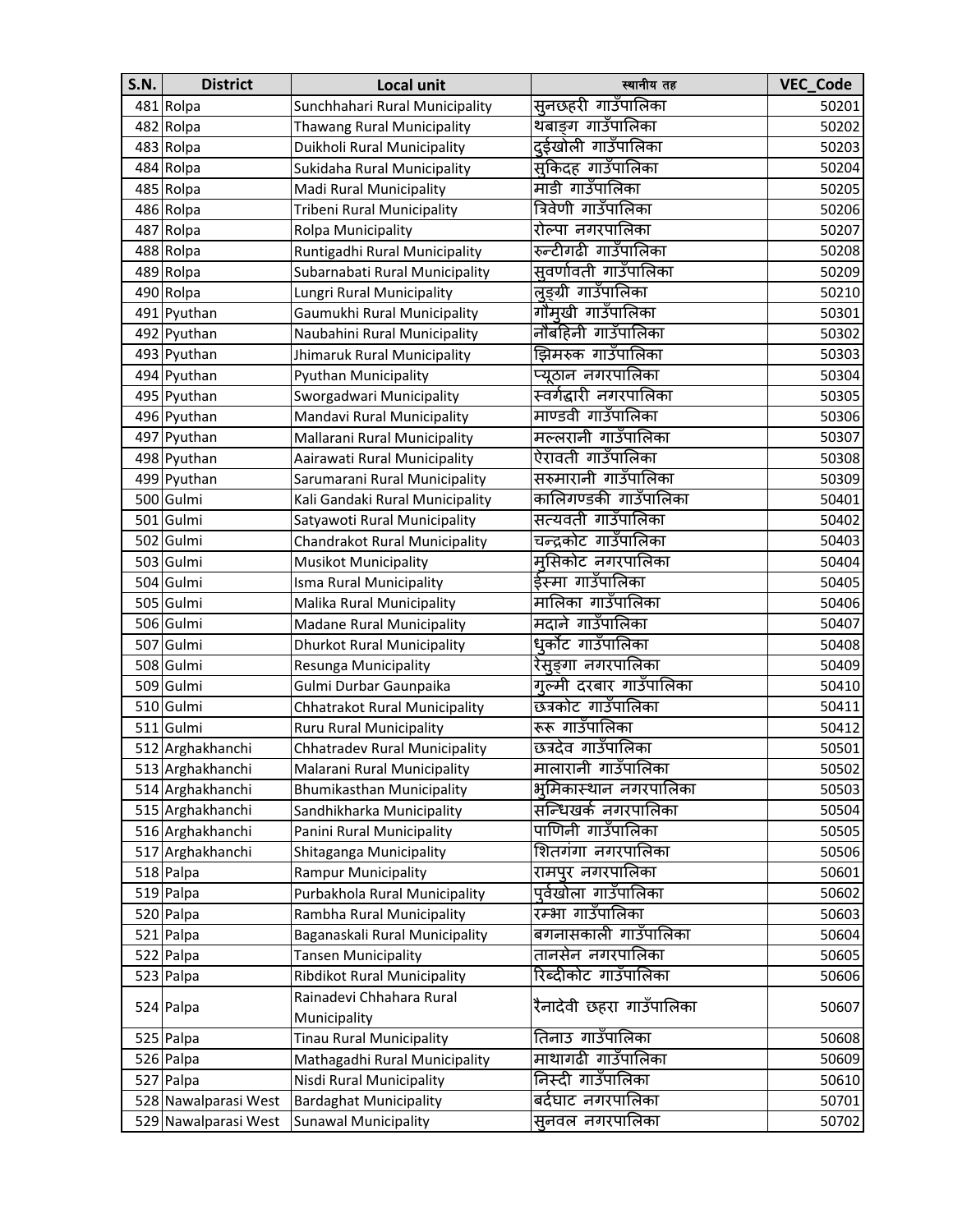| <b>S.N.</b> | <b>District</b>      | <b>Local unit</b>                     | स्थानीय तह                    | VEC_Code |
|-------------|----------------------|---------------------------------------|-------------------------------|----------|
|             | 530 Nawalparasi West | Ramgram Municipality                  | रामग्राम नगरपालिका            | 50703    |
|             | 531 Nawalparasi West | Palhinandan Rural Municipality        | पाल्हीनन्दन गाउँपालिका        | 50704    |
|             | 532 Nawalparasi West | Sarawal Rural Municipality            | सरावल गाउँपालिका              | 50705    |
|             | 533 Nawalparasi West | Pratapapur Rural Municipality         | प्रतापपुर गाउँपालिका          | 50706    |
|             | 534 Nawalparasi West | <b>Susta Rural Municipality</b>       | सुस्ता गाउँपालिका             | 50707    |
|             | 535 Rupandehi        | Devdaha Municipality                  | देबदह नगरपालिका               | 50801    |
|             | 536 Rupandehi        | <b>Butwal Sub-Metropolitian City</b>  | बुटवल उपमहानगरपालिका          | 50802    |
|             | 537 Rupandehi        | Sainamaina Municipality               | सैनामैना नगरपालिका            | 50803    |
|             | 538 Rupandehi        | Kanchan Rural Municipality            | कन्चन गाउँपालिका              | 50804    |
|             | 539 Rupandehi        | Gaidahawa Rural Municipality          | गैडहवा गाउँपालिका             | 50805    |
|             | 540 Rupandehi        | Suddhodhan Rural Municipality         | सुद्धोधन गाउँपालिका           | 50806    |
|             | 541 Rupandehi        | Siyari Rural Municipality             | सियारी गाउँपालिका             | 50807    |
|             | 542 Rupandehi        | <b>Tilottama Municipality</b>         | तिलोत्तमा नगरापालिका          | 50808    |
|             | 543 Rupandehi        | Om Satiya Rural Municipality          | ओमसतिया गाउँपालिका            | 50809    |
|             | 544 Rupandehi        | Rohini Rural Municipality             | रोहिणी गाउँपालिका             | 50810    |
|             | 545 Rupandehi        | Siddharthanagar Municipality          | सिद्धार्थनगर नगरपालिका        | 50811    |
|             | 546 Rupandehi        | Mayadevi Rural Municipality           | मायादेवी गाउँपालिका           | 50812    |
|             | 547 Rupandehi        | Lumbini Sanskritik Municipality       | लुम्बिनी साँस्कृतिक नगरपालिका | 50813    |
|             | 548 Rupandehi        | Kotahimai Rural Municipality          | कोटहीमाई गाउँपालिका           | 50814    |
|             | 549 Rupandehi        | Sammarimai Rural Municipality         | सम्मरीमाई गाउँपालिका          | 50815    |
|             | 550 Rupandehi        | Marchawari Rural Municipality         | मर्चवारी गाउँपालिका           | 50816    |
|             | 551 Kapilbastu       | <b>Banganga Municipality</b>          | बाणगंगा नगरपालिका             | 50901    |
|             | 552 Kapilbastu       | Buddhabhumi Municipality              | बुद्धभूमी नगरपालिका           | 50902    |
|             | 553 Kapilbastu       | Shivaraj Municipality                 | शिवराज नगरपालिका              | 50903    |
|             | 554 Kapilbastu       | <b>Bijayanagar Rural Municipality</b> | बिजयनगर गाउँपालिका            | 50904    |
|             | 555 Kapilbastu       | Krishnanagar Municipality             | कृष्णनगर नगरपालिका            | 50905    |
|             | 556 Kapilbastu       | Maharajganj Municipality              | महाराजगन्ज नगरपालिका          | 50906    |
|             | 557 Kapilbastu       | Kapilbastu Municipality               | कपिलबस्तु नगरपालिका           | 50907    |
|             | 558 Kapilbastu       | Yasodhara Rural Municipality          | यसोधरा गाउँपालिका             | 50908    |
|             | 559 Kapilbastu       | Mayadevi Rural Municipality           | मायादेवी गाउँपालिका           | 50909    |
|             | 560 Kapilbastu       | Shuddhodhan Rural Municipality        | शुद्धोधन गाउँपालिका           | 50910    |
|             | 561 Dang             | Bangalachuli Rural Municipality       | बंगलाचली गाउँपालिका           | 51001    |
|             | 562 Dang             | Ghorahi Sub-Metropolitian City        | घोराही उपमहानगरपालिका         | 51002    |
|             | 563 Dang             | Tulsipur Sub-Metropolitian City       | तुल्सीपुर उपमहानगरपालिका      | 51003    |
|             | 564 Dang             | Shantinagar Rural Municipality        | शान्तिनगर गाउँपालिका          | 51004    |
|             | 565 Dang             | <b>Babai Rural Municipality</b>       | बबई गाउँपालिका                | 51005    |
|             | 566 Dang             | Dangisharan Rural Municipality        | दंगीशरण गाउँपालिका            | 51006    |
|             | 567 Dang             | Lamahi Municipality                   | लमही नगरपालिका                | 51007    |
|             | 568 Dang             | Rapti Rural Municipality              | राप्ती गाउँपालिका             | 51008    |
|             | 569 Dang             | Gadhawa Rural Municipality            | गढवा गाउँपालिका               | 51009    |
|             | 570 Dang             | Rajpur Rural Municipality             | राजपुर गाउँपालिका             | 51010    |
|             | 571 Banke            | Rapti Sonari Rural Municipality       | राप्ती सोनारी गाउँपालिका      | 51101    |
|             | 572 Banke            | Kohalpur Municipality                 | कोहलपुर नगरपालिका             | 51102    |
|             | 573 Banke            | <b>Baijanath Rural Municipality</b>   | बैजनाथ गाउँपालिका             | 51103    |
|             | 574 Banke            | Khajura Rural Municipality            | खजुरा गाउँपालिका              | 51104    |
|             | 575 Banke            | Janaki Rural Municipality             | जानकी गाउँपालिका              | 51105    |
|             | 576 Banke            | Nepalganj Sub-Metropolitian City      | नेपालगञ्ज उपमहानगरपालिका      | 51106    |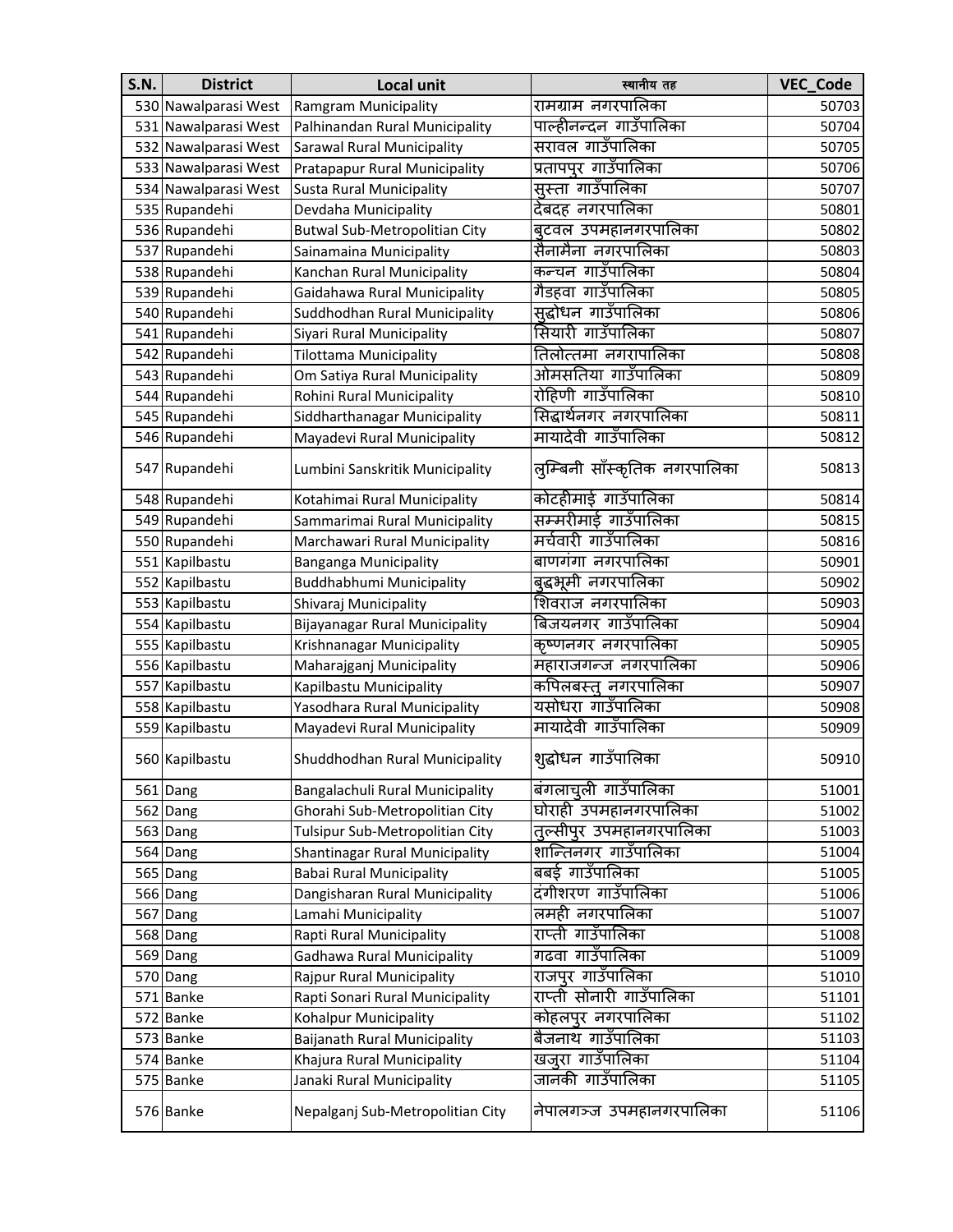| <b>S.N.</b> | <b>District</b> | Local unit                             | स्थानीय तह                 | VEC_Code |
|-------------|-----------------|----------------------------------------|----------------------------|----------|
|             | 577 Banke       | Duduwa Rural Municipality              | इइवा गाउँपालिका            | 51107    |
|             | 578 Banke       | Narainapur Rural Municipality          | नरैनापुर गाउँपालिका        | 51108    |
|             | 579 Bardiya     | Bansgadhi Municipality                 | बाँसगढी नगरपालिका          | 51201    |
|             | 580 Bardiya     | Barbardiya Municipality                | बारबर्दिया नगरपालिका       | 51202    |
|             | 581 Bardiya     | Thakurbaba Municipality                | ठाकुरबाबा नगरपालिका        | 51203    |
|             | 582 Bardiya     | Geruwa Rural Municipality              | गेरुवा गाउँपालिका          | 51204    |
|             | 583 Bardiya     | <b>Rajapur Municipality</b>            | राजापुर नगरपालिका          | 51205    |
|             | 584 Bardiya     | Madhuwan Municipality                  | मधुवन नगरपालिका            | 51206    |
|             | 585 Bardiya     | <b>Gulariya Municipality</b>           | गुलरीया नगरपालिका          | 51207    |
|             | 586 Bardiya     | <b>Badhaiyatal Rural Municipality</b>  | बढैयाताल गाउँपालिका        | 51208    |
|             | 587 Dolpa       | Dolpo Buddha Rural Municipality        | डोल्पो बुद्ध गाउँपालिका    | 60101    |
|             | 588 Dolpa       | Shey Phoksundo Rural Municipality      | शे फोक्सुण्डो गाउँपालिका   | 60102    |
|             | 589 Dolpa       | Jagadulla Rural Municipality           | जगद्दल्ला गाउँपालिका       | 60103    |
|             | 590 Dolpa       | Mudkechula Rural Municipality          | मूड़केचूला गाउँपालिका      | 60104    |
|             | 591 Dolpa       | Tripurasundari Municipality            | त्रिपुरासुन्दरी नगरपालिका  | 60105    |
|             | 592 Dolpa       | Thulibheri Municipality                | ठ्लीभेरी नगरपालिका         | 60106    |
|             | 593 Dolpa       | Kaike Rural Municipality               | काइके गाउँपालिका           | 60107    |
|             | 594 Dolpa       | Chharka Tangsong Rural<br>Municipality | छार्का ताङसोङ गाउँपालिका   | 60108    |
|             | 595 Mugu        | Mugumakarmarog Rural<br>Municipality   | मुगुमकार्मारोग गाउँपालिका  | 60201    |
|             | 596 Mugu        | Chhayanath Rara Municipality           | छायाँनाथ रारा नगरपालिका    | 60202    |
|             | 597 Mugu        | Soru Rural Municipality                | सोरु गाउँपालिका            | 60203    |
|             | 598 Mugu        | Khatyad Rural Municipality             | खत्याड गाउँपालिका          | 60204    |
|             | 599 Humla       | Chankheli Rural Municipality           | चंखेली गाउँपालिका          | 60301    |
|             | 600 Humla       | Kharpunath Rural Municipality          | खार्पुनाथ गाउँपालिका       | 60302    |
|             | 601 Humla       | <b>Simkot Rural Municipality</b>       | सिमकोट गाउँपालिका          | 60303    |
|             | 602 Humla       | Namkha Rural Municipality              | नाम्खा गाउँपालिका          | 60304    |
|             | 603 Humla       | Sarkegad Rural Municipality            | सर्कगाड गाउँपालिका         | 60305    |
|             | 604 Humla       | Adanchuli Rural Municipality           | अदानचुली गाउँपालिका        | 60306    |
|             | 605 Humla       | Tanjakot Rural Municipality            | ताँजाकोट गाउँपालिका        | 60307    |
|             | 606 Jumla       | Patarasi Rural Municipality            | पातारासी गाउँपालिका        | 60401    |
|             | 607 Jumla       | Kanaka Sundari Gaun Palika             | कनका सुन्दरी गाउँपालिका    | 60402    |
|             | 608 Jumla       | Sinja Rural Municipality               | सिंजा गाउँपालिका           | 60403    |
|             | 609 Jumla       | Chandannath Municipality               | चन्दननाथ नगरपालिका         | 60404    |
|             | 610 Jumla       | <b>Guthichaur Rural Municipality</b>   | गठिचौर गाउँपालिका          | 60405    |
|             | 611 Jumla       | Tatopani Rural Municipality            | तातोपानी गाउँपालिका        | 60406    |
|             | 612 Jumla       | <b>Tila Rural Municipality</b>         | तिला गाउँपालिका            | 60407    |
|             | 613 Jumla       | <b>Hima Rural Municipality</b>         | हिमा गाउँपालिका            | 60408    |
|             | 614 Kalikot     | Palata Rural Municipality              | पलाता गाउँपालिका           | 60501    |
|             | 615 Kalikot     | Pachal Jharana Rural Municipality      | पचाल झरना गाउँपालिका       | 60502    |
|             | 616 Kalikot     | Raskot Municipality                    | रास्कोट नगरपालिका          | 60503    |
|             | 617 Kalikot     | Sanni Tribeni Rural Municipality       | सान्नी त्रिवेणी गाउँपालिका | 60504    |
|             | 618 Kalikot     | Naraharinath Rural Municipality        | नरहरिनाथ गाउँपालिका        | 60505    |
|             | 619 Kalikot     | Khandachakra Municipality              | खाँडाचक्र नगरपालिका        | 60506    |
|             | 620 Kalikot     | Tilagupha Municipality                 | तिलागुफा नगरपालिका         | 60507    |
|             | 621 Kalikot     | Mahawai Rural Municipality             | महावै गाउँपालिका           | 60508    |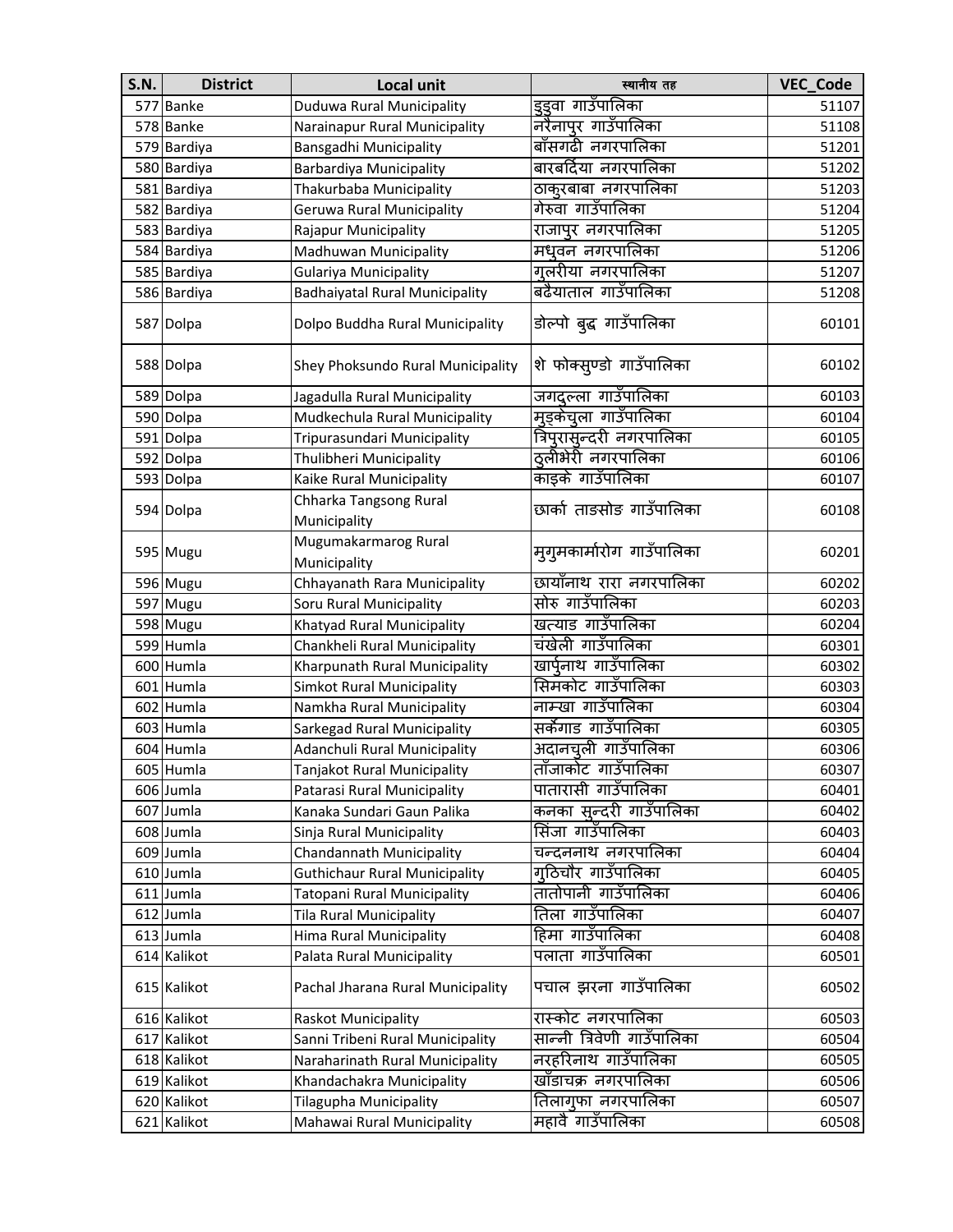| <b>S.N.</b> | <b>District</b> | Local unit                          | स्थानीय तह                      | VEC_Code |
|-------------|-----------------|-------------------------------------|---------------------------------|----------|
|             | 622 Kalikot     | Kalika Rural Municipality           | कालिका गाउँपालिका               | 60509    |
|             | 623 Dailekh     | <b>Naumule Rural Municipality</b>   | नौमूले गाउँपालिका               | 60601    |
|             | 624 Dailekh     | Mahabu Rural Municipality           | महाब् गाउँपालिका                | 60602    |
|             | 625 Dailekh     | <b>Bhairabi Rural Municipality</b>  | भैरवी गाउँपालिका                | 60603    |
|             | 626 Dailekh     | Thantikandh Rural Municipality      | ठाँटीकाँध गाउँपालिका            | 60604    |
|             | 627 Dailekh     | Aathbis Municipality                | आठबीस नगरपालिका                 | 60605    |
|             | 628 Dailekh     | Chamunda Bindrasaini Municipality   | चामुण्डा बिन्द्रासैनी नगरपालिका | 60606    |
|             | 629 Dailekh     | <b>Dullu Municipality</b>           | दल्लु नगरपालिका                 | 60607    |
|             | 630 Dailekh     | Narayan Municipality                | नारायण नगरपालिका                | 60608    |
|             | 631 Dailekh     | Bhagawatimai Rural Municipality     | भगवतीमाई गाउँपालिका             | 60609    |
|             | 632 Dailekh     | Dungeshwor Rural Municipality       | इङ़गेश्वर गाउँपालिका            | 60610    |
|             | 633 Dailekh     | <b>Gurans Rural Municipality</b>    | गुराँस गाउँपालिका               | 60611    |
|             | 634 Jajarkot    | <b>Barekot Rural Municipality</b>   | बारेकोट गाउँपालिका              | 60701    |
|             | 635 Jajarkot    | <b>Kuse Rural Municipality</b>      | क् <b>से गाउँपालि</b> का        | 60702    |
|             | 636 Jajarkot    | Junichande Rural Municipality       | जूनीचाँदे गाउँपालिका            | 60703    |
|             | 637 Jajarkot    | <b>Chhedagad Municipality</b>       | छेडागाड नगरपालिका               | 60704    |
|             | 638 Jajarkot    | Shivalaya Rural Municipality        | शिवालय गाउँपालिका               | 60705    |
|             | 639 Jajarkot    | <b>Bheri Malika Municipality</b>    | भेरीमालिका नगरपालिका            | 60706    |
|             | 640 Jajarkot    | Tribeni Nalagad Municipality        | त्रिवेणी नलगाड नगरपालिका        | 60707    |
|             | 641 Rukum West  | Aathabisakot Municipality           | आठबिसकोट नगरपालिका              | 60801    |
|             | 642 Rukum West  | Sanibheri Rural Municipality        | सानीभेरी गाउँपालिका             | 60802    |
|             | 643 Rukum West  | <b>Banphikot Rural Municipality</b> | बाँफिकोट गाउँपालिका             | 60803    |
|             | 644 Rukum West  | <b>Musikot Municipality</b>         | मुसिकोट नगरपालिका               | 60804    |
|             | 645 Rukum West  | Tribeni Rural Municipality          | त्रिवेणी गाउँपालिका             | 60805    |
|             | 646 Rukum West  | Chaurjahari Municipality            | चौरजहारी नगरपालिका              | 60806    |
|             | 647 Salyan      | Darma Rural Municipality            | दार्मा गाउँपालिका               | 60901    |
|             | 648 Salyan      | Kumakh Malika Rural Municipality    | कुमाख मालिका गाउँपालिका         | 60902    |
|             | 649 Salyan      | Banagad Kupinde Municipality        | बनगाड क्पिण्डे नगरपालिका        | 60903    |
|             | 650 Salyan      | <b>Dhorchaur Rural Municipality</b> | ढोरचौर गाउँपालिका               | 60904    |
|             | 651 Salyan      | <b>Bagachour Municipality</b>       | बागचौर नगरपालिका                | 60905    |
|             | 652 Salyan      | Chhatreshwori Rural Municipality    | छत्रेश्वरी गाउँपालिका           | 60906    |
|             | 653 Salyan      | Sharada Municipality                | शारदा नगरपालिका                 | 60907    |
|             | 654 Salyan      | Kalimati Rural Municipality         | कालिमाटी गाउँपालिका             | 60908    |
|             | 655 Salyan      | Tribeni Rural Municipality          | त्रिवेणी गाउँपालिका             | 60909    |
|             | 656 Salyan      | Kapurkot Rural Municipality         | कपुरकोट गाउँपालिका              | 60910    |
|             | 657 Surkhet     | Simta Rural Municipality            | सिम्ता गाउँपालिका               | 61001    |
|             | 658 Surkhet     | <b>Chingad Rural Municipality</b>   | चिङगगाड गाउँपालिका              | 61002    |
|             | 659 Surkhet     | Lekabeshi Municipality              | लेकबेशी नगरपालिका               | 61003    |
|             | 660 Surkhet     | <b>Gurbhakot Municipality</b>       | गुर्भाकोट नगरपालिका             | 61004    |
|             | 661 Surkhet     | <b>Bheriganga Municipality</b>      | भेरीगंगा नगरपालिका              | 61005    |
|             | 662 Surkhet     | <b>Birendranagar Municipality</b>   | बीरेन्द्रनगर नगरपालिका          | 61006    |
|             | 663 Surkhet     | <b>Barahatal Rural Municipality</b> | बराहताल गाउँपालिका              | 61007    |
|             | 664 Surkhet     | Panchapuri Municipality             | पञ्चपुरी नगरपालिका              | 61008    |
|             | 665 Surkhet     | Chaukune Rural Municipality         | चौकुने गाउँपालिका               | 61009    |
|             | 666 Bajura      | Himali Rural Municipality           | हिमाली गाउँपालिका               | 70101    |
|             | 667 Bajura      | <b>Gaumul Rural Municipality</b>    | गौमूल गाउँपालिका                | 70102    |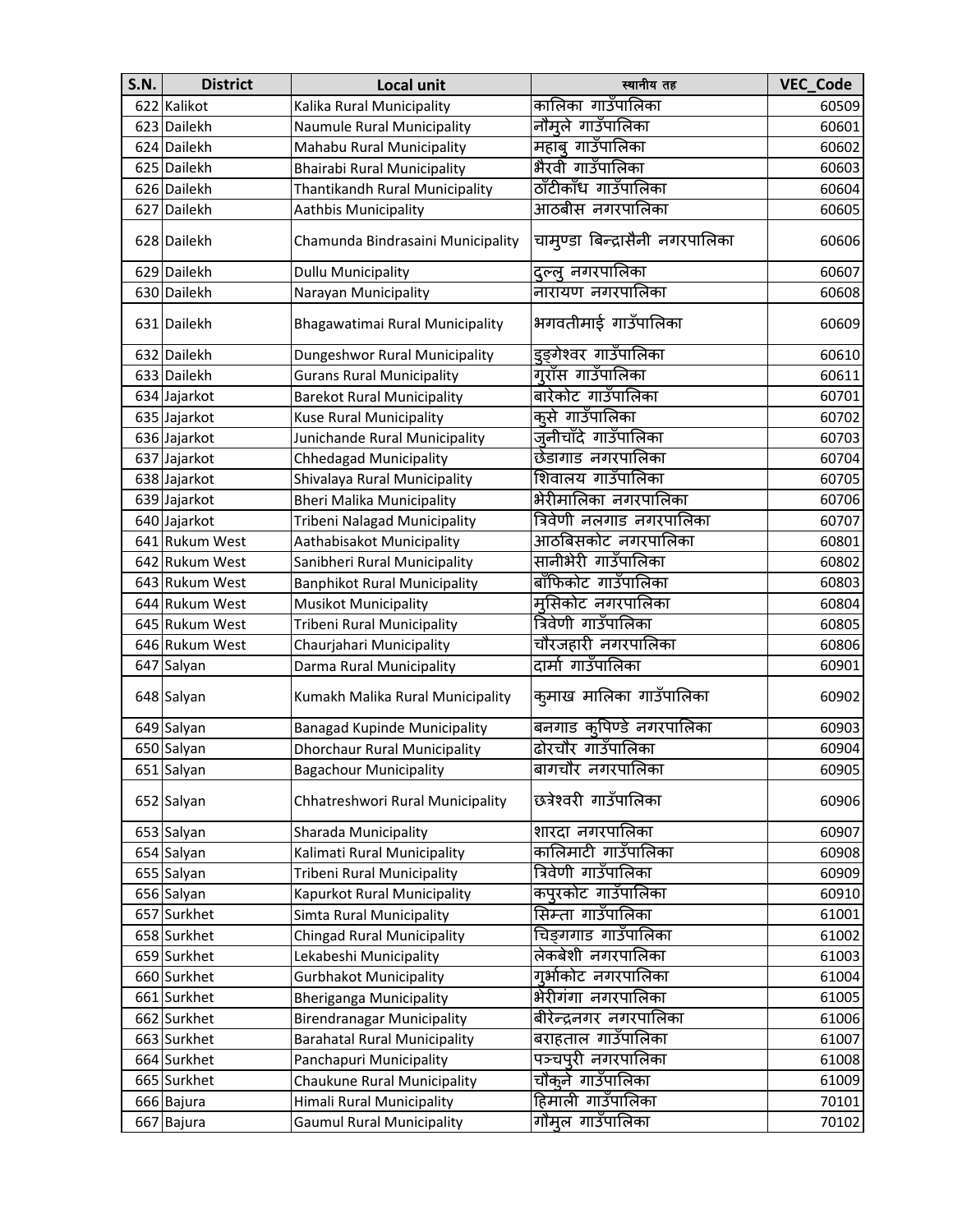| <b>S.N.</b> | <b>District</b> | <b>Local unit</b>                     | स्थानीय तह                | VEC_Code |
|-------------|-----------------|---------------------------------------|---------------------------|----------|
|             | 668 Bajura      | <b>Budhinanda Municipality</b>        | बुढीनन्दा नगरपालिका       | 70103    |
|             | 669 Bajura      | Swami Kartik Rural Municipality       | स्वामी कार्तिक गाउँपालिका | 70104    |
|             | 670 Bajura      | Pandab Gufa Rural Municipality        | पाण्डव गुफा गाउँपालिका    | 70105    |
|             | 671 Bajura      | Badimalika Municipality               | बडिमालिका नगरपालिका       | 70106    |
|             | 672 Bajura      | Chhededaha Rural Municipality         | छेडेदह गाउँपालिका         | 70107    |
|             | 673 Bajura      | <b>Budhiganga Municipality</b>        | बुढीगंगा नगरपालिका        | 70108    |
|             | 674 Bajura      | Tribeni Municipality                  | त्रिवेणी नगरपालिका        | 70109    |
|             | 675 Bajhang     | Kanda Rural Municipality              | काँडा गाउँपालिका          | 70201    |
|             | 676 Bajhang     | <b>Bungal Municipality</b>            | बंगल नगरपालिका            | 70202    |
|             | 677 Bajhang     | <b>Surma Rural Municipality</b>       | सर्मा गाउँपालिका          | 70203    |
|             | 678 Bajhang     | <b>Talkot Rural Municipality</b>      | तालकोट गाउँपालिका         | 70204    |
|             | 679 Bajhang     | Masta Rural Municipality              | मष्टा गाउँपालिका          | 70205    |
|             | 680 Bajhang     | Jayaprithbi Municipality              | जयपृथ्वी नगरपालिका        | 70206    |
|             | 681 Bajhang     | Chhabis Pathibhara Rural              | छबिस पाथिभरा गाउँपालिका   | 70207    |
|             |                 | Municipality                          |                           |          |
|             | 682 Bajhang     | Durgathali Rural Municipality         | दुर्गाथली गाउँपालिका      | 70208    |
|             | 683 Bajhang     | Kedarsyun Rural Municipality          | केदारस्यँ गाउँपालिका      | 70209    |
|             | 684 Bajhang     | <b>Bitthadchir Rural Municipality</b> | बित्थडचिर गाउँपालिका      | 70210    |
|             | 685 Bajhang     | <b>Thalara Rural Municipality</b>     | थलारा गाउँपालिका          | 70211    |
|             | 686 Bajhang     | Khaptad Chhanna Rural Municipality    | खप्तडछान्ना गाउँपालिका    | 70212    |
|             | 687 Darchula    | <b>Byas Rural Municipality</b>        | ब्याँस गाउँपालिका         | 70301    |
|             | 688 Darchula    | Duhun Rural Municipality              | द्दूहँ गाउँपालिका         | 70302    |
|             | 689 Darchula    | Mahakali Municipality                 | महाकाली नगरपालिका         | 70303    |
|             | 690 Darchula    | Naugad Rural Municipality             | नौगाड गाउँपालिका          | 70304    |
|             | 691 Darchula    | <b>Apihimal Rural Municipality</b>    | अपिहिमाल गाउँपालिका       | 70305    |
|             | 692 Darchula    | Marma Rural Municipality              | मार्मा गाउँपालिका         | 70306    |
|             | 693 Darchula    | Shailyashikhar Municipality           | शैल्यशिखर नगरपालिका       | 70307    |
|             | 694 Darchula    | Malikarjun Rural Municipality         | मालिकार्जुन गाउँपालिका    | 70308    |
|             | 695 Darchula    | Lekam Rural Municipality              | लेकम गाउँपालिका           | 70309    |
|             | 696 Baitadi     | Dilasaini Rural Municipality          | डीलासैनी गाउँपालिका       | 70401    |
|             | 697 Baitadi     | Dogada Kedar Rural Municipality       | दोगडाकेदार गाउँपालिका     | 70402    |
|             | 698 Baitadi     | Puchaundi Municipality                | पुचौंडी नगरपालिका         | 70403    |
|             | 699 Baitadi     | Surnaya Rural Municipality            | सुर्नया गाउँपालिका        | 70404    |
|             | 700 Baitadi     | Dasharathchand Municipality           | दशरथचन्द नगरपालिका        | 70405    |
|             | 701 Baitadi     | Pancheshwor Rural Municipality        | पन्चेश्वर गाउँपालिका      | 70406    |
|             | 702 Baitadi     | Shivanath Rural Municipality          | शिवनाथ गाउँपालिका         | 70407    |
|             | 703 Baitadi     | Melauli Municipality                  | मेलौली नगरपालिका          | 70408    |
|             | 704 Baitadi     | Patam Municipality                    | पाटन नगरपालिका            | 70409    |
|             | 705 Baitadi     | <b>Sigas Rural Municipality</b>       | सिगास गाउँपालिका          | 70410    |
|             | 706 Dadeldhura  | Nawadurga Rural Municipality          | नवदुर्गा गाउँपालिका       | 70501    |
|             | 707 Dadeldhura  | Amargadhi Municipality                | अमरगढी नगरपालिका          | 70502    |
|             | 708 Dadeldhura  | Ajayameru Rural Municipality          | अजयमेरु गाउँपालिका        | 70503    |
|             | 709 Dadeldhura  | <b>Bhageshwor Rural Municipality</b>  | भागेश्वर गाउँपालिका       | 70504    |
|             | 710 Dadeldhura  | Parashuram Municipality               | परशूराम नगरपालिका         | 70505    |
| 711         | Dadeldhura      | <b>Aalital Rural Municipality</b>     | आलिताल गाउँपालिका         | 70506    |
|             | 712 Dadeldhura  | Ganyapdhura Rural Municipality        | गन्यापधुरा गाउँपालिका     | 70507    |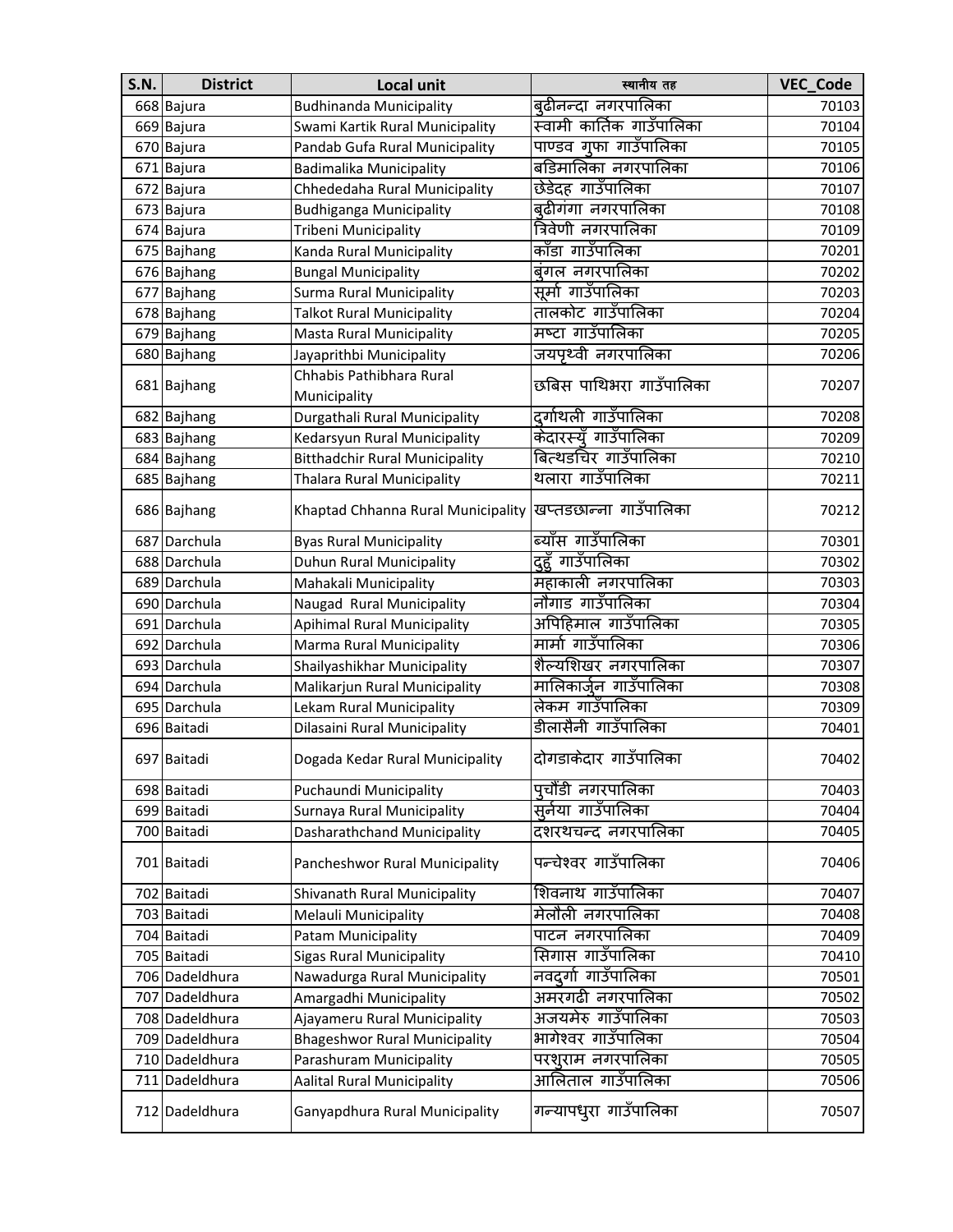| <b>S.N.</b> | <b>District</b> | <b>Local unit</b>                    | स्थानीय तह                | <b>VEC Code</b> |
|-------------|-----------------|--------------------------------------|---------------------------|-----------------|
|             | 713 Doti        | Purbichouki Rural Municipality       | पूर्विचौकी गाउँपालिका     | 70601           |
|             | 714 Doti        | Sayal Rural Municipality             | सायल गाउँपालिका           | 70602           |
|             | 715 Doti        | Aadarsha Rural Municipality          | आदर्श गाउँपालिका          | 70603           |
|             | 716 Doti        | Shikhar Municipality                 | शिखर नगरपालिका            | 70604           |
|             | 717 Doti        | Dipayal Silgadhi Municipality        | दिपायल सिलगढी नगरपालिका   | 70605           |
|             | 718 Doti        | K.I. Singh Rural Municipality        | के.आई.सिं. गाउँपालिका     | 70606           |
|             | 719 Doti        | <b>Bogatan Rural Municipality</b>    | बोगटान गाउँपालिका         | 70607           |
|             | 720 Doti        | Badi Kedar Rural Municipality        | बडीकेदार गाउँपालिका       | 70608           |
|             | 721 Doti        | Jorayal Rural Municipality           | जोरायल गाउँपालिका         | 70609           |
|             | 722 Achham      | Panchdebal Binayak Municipality      | पंचदेवल बिनायक नगरपालिका  | 70701           |
|             | 723 Achham      | Ramaroshan Rural Municipality        | रामारोशन गाउँपालिका       | 70702           |
|             | 724 Achham      | Mellekh Rural Municipality           | मेल्लेख गाउँपालिका        | 70703           |
|             | 725 Achham      | Sanphebagar Municipality             | साँफेबगर नगरपालिका        | 70704           |
|             | 726 Achham      | Chaurpati Rural Municipality         | चौरपाटी गाउँपालिका        | 70705           |
|             | 727 Achham      | Mangalsen Municipality               | मंगलसेन नगरपालिका         | 70706           |
|             |                 | Bannigadhi Jayagadh Rural            | बान्नीगढी जयगढ गाउँपालिका |                 |
|             | 728 Achham      | Municipality                         |                           | 70707           |
|             | 729 Achham      | Kamal Bazar Municipality             | कमलबजार नगरपालिका         | 70708           |
|             | 730 Achham      | Dhakari Rural Municipality           | ढकारी गाउँपालिका          | 70709           |
|             | 731 Achham      | <b>Turmakhand Rural Municipality</b> | तुर्माखाँद गाउँपालिका     | 70710           |
|             | 732 Kailali     | Mohanyal Rural Municipality          | मोहन्याल गाउँपालिका       | 70801           |
|             | 733 Kailali     | Chure Rural Municipality             | च्रे गाउँपालिका           | 70802           |
|             | 734 Kailali     | Godawari Municipality                | गोदावरी नगरपालिका         | 70803           |
|             | 735 Kailali     | Gauriganga Municipality              | गौरीगंगा नगरपालिका        | 70804           |
|             | 736 Kailali     | Ghodaghodi Municipality              | घोडाघोडी नगरपालिका        | 70805           |
|             | 737 Kailali     | Bardagoriya Rural Municipality       | बर्दगोरिया गाउँपालिका     | 70806           |
|             | 738 Kailali     | Lamki Chuha Municipality             | लम्कि चूहा नगरपालिका      | 70807           |
|             | 739 Kailali     | Janaki Rural Municipality            | जानकी गाउँपालिका          | 70808           |
|             | 740 Kailali     | Joshipur Rural Municipality          | जोशीपुर गाउँपालिका        | 70809           |
|             | 741 Kailali     | <b>Tikapur Municipality</b>          | टिकापुर नगरपालिका         | 70810           |
|             | 742 Kailali     | Bhajani Municipality                 | भजनी नगरपालिका            | 70811           |
|             | 743 Kailali     | Kailari Rural Municipality           | कैलारी गाउँपालिका         | 70812           |
|             | 744 Kailali     | Dhangadhi Sub-Metropolitian City     | धनगढी उपमहानगरपालिका      | 70813           |
|             | 745 Kanchanpur  | Krishnapur Municipality              | कृष्णपुर नगरपालिका        | 70901           |
|             | 746 Kanchanpur  | Shuklaphanta Municipality            | शुक्लाफाँटा नगरपालिका     | 70902           |
|             | 747 Kanchanpur  | <b>Bedkot Municipality</b>           | बेदकोट नगरपालिका          | 70903           |
|             | 748 Kanchanpur  | <b>Bhimdatta Municipality</b>        | भिमदत्त नगरपालिका         | 70904           |
|             | 749 Kanchanpur  | Mahakali Municipality                | माहाकाली नगरपालिका        | 70905           |
|             | 750 Kanchanpur  | Laljhadi Rural Municipality          | लालझाडी गाउँपालिका        | 70906           |
|             | 751 Kanchanpur  | <b>Punarbas Municipality</b>         | पुनर्वास नगरपालिका        | 70907           |
|             | 752 Kanchanpur  | <b>Belouri Municipality</b>          | बेलौरी नगरपालिका          | 70908           |
|             | 753 Kanchanpur  | <b>Beldandi Rural Municipality</b>   | बेलडाँडी गाउँपालिका       | 70909           |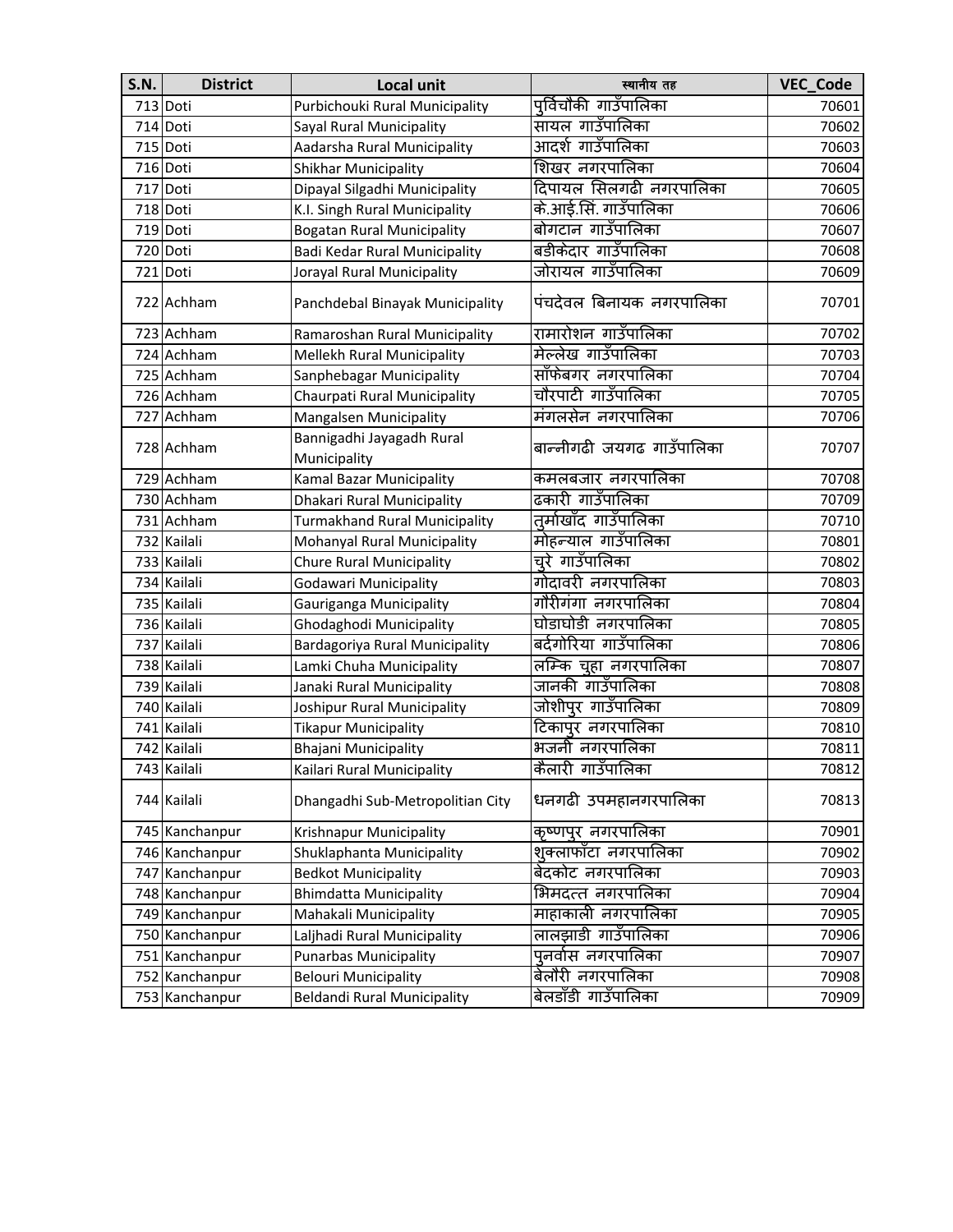## **1. States Codes\_VEC**

| <b>State</b> | <b>VEC_Code</b> |
|--------------|-----------------|
| State 1      |                 |
| State 2      | $\mathcal{P}$   |
| State 3      | 3               |
| State 4      |                 |
| State 5      | 5               |
| State 6      | 6               |
| State 7      |                 |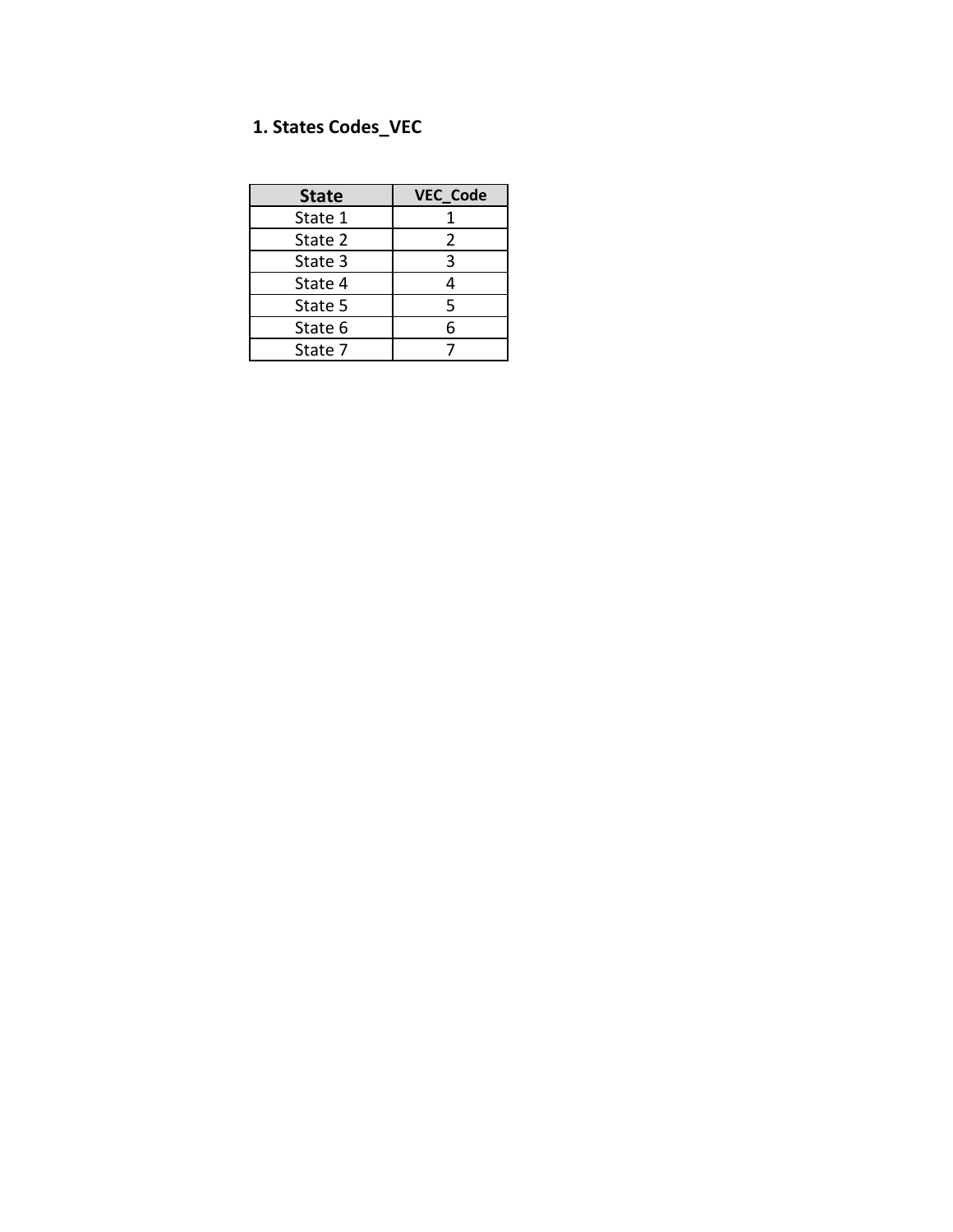## **2.District Codes\_VEC**

| S.N.           | <b>District</b>       | VEC_Code |
|----------------|-----------------------|----------|
| 1              | <b>TAPLEJUNG</b>      | 101      |
| $\overline{2}$ | SANKHUWASABHA         | 102      |
| 3              | SOLUKHUMBU            | 103      |
| 4              | <b>OKHALDHUNGA</b>    | 104      |
| 5              | <b>KHOTANG</b>        | 105      |
| 6              | <b>BHOJPUR</b>        | 106      |
| $\overline{7}$ | <b>DHANKUTA</b>       | 107      |
| 8              | TERHATHUM             | 108      |
| 9              | <b>PANCHTHAR</b>      | 109      |
| 10             | <b>ILAM</b>           | 110      |
| 11             | <b>JHAPA</b>          | 111      |
| 12             | <b>MORANG</b>         | 112      |
| 13             | <b>SUNSARI</b>        | 113      |
| 14             | <b>UDAYAPUR</b>       | 114      |
| 15             | <b>SAPTARI</b>        | 201      |
| 16             | <b>SIRAHA</b>         | 202      |
| 17             | <b>DHANUSA</b>        | 203      |
| 18             | <b>MAHOTTARI</b>      | 204      |
| 19             | <b>SARLAHI</b>        | 205      |
| 20             | <b>RAUTAHAT</b>       | 206      |
| 21             | <b>BARA</b>           | 207      |
| 22             | <b>PARSA</b>          | 208      |
| 23             | <b>DOLAKHA</b>        | 301      |
| 24             | <b>SINDHUPALCHOK</b>  | 302      |
| 25             | RASUWA                | 303      |
| 26             | <b>DHADING</b>        | 304      |
| 27             | <b>NUWAKOT</b>        | 305      |
| 28             | KATHMANDU             | 306      |
| 29             | <b>BHAKTAPUR</b>      | 307      |
| 30             | <b>LALITPUR</b>       | 308      |
| 31             | <b>KAVREPALANCHOK</b> | 309      |
| 32             | <b>RAMECHHAP</b>      | 310      |
| 33             | <b>SINDHULI</b>       | 311      |
| 34             | <b>MAKWANPUR</b>      | 312      |
| 35             | <b>CHITAWAN</b>       | 313      |
| 36             | <b>GORKHA</b>         | 401      |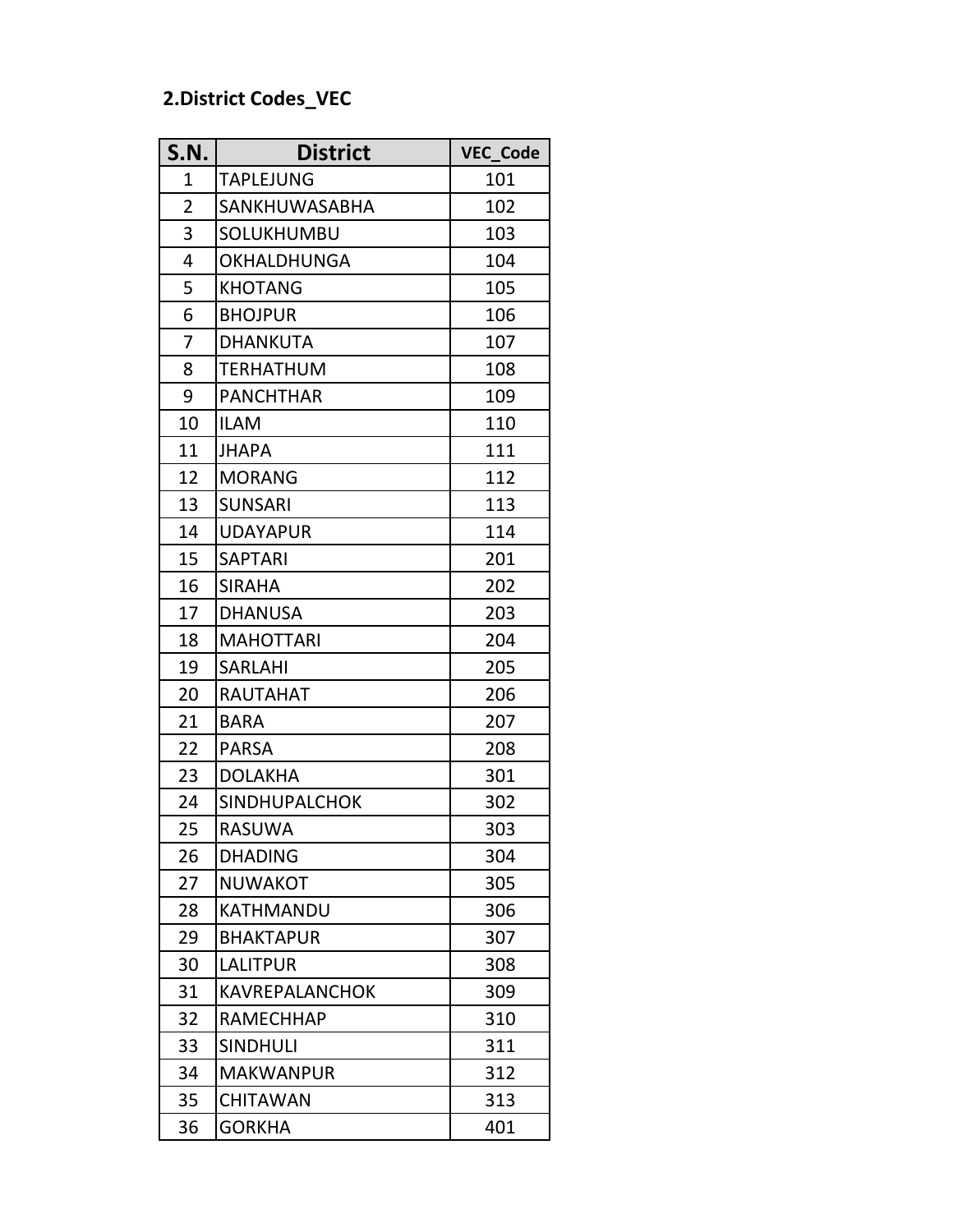| S.N. | <b>District</b>         | VEC_Code |
|------|-------------------------|----------|
| 37   | <b>MANANG</b>           | 402      |
| 38   | <b>MUSTANG</b>          | 403      |
| 39   | <b>MYAGDI</b>           | 404      |
| 40   | <b>KASKI</b>            | 405      |
| 41   | LAMJUNG                 | 406      |
| 42   | TANAHU                  | 407      |
| 43   | NAWALPARASI EAST        | 408      |
| 44   | SYANGJA                 | 409      |
| 45   | <b>PARBAT</b>           | 410      |
| 46   | <b>BAGLUNG</b>          | 411      |
| 47   | <b>RUKUM EAST</b>       | 501      |
| 48   | <b>ROLPA</b>            | 502      |
| 49   | <b>PYUTHAN</b>          | 503      |
| 50   | <b>GULMI</b>            | 504      |
| 51   | ARGHAKHANCHI            | 505      |
| 52   | <b>PALPA</b>            | 506      |
| 53   | <b>NAWALPARASI WEST</b> | 507      |
| 54   | <b>RUPANDEHI</b>        | 508      |
| 55   | KAPILBASTU              | 509      |
| 56   | <b>DANG</b>             | 510      |
| 57   | <b>BANKE</b>            | 511      |
| 58   | <b>BARDIYA</b>          | 512      |
| 59   | <b>DOLPA</b>            | 601      |
| 60   | <b>MUGU</b>             | 602      |
| 61   | <b>HUMLA</b>            | 603      |
| 62   | <b>JUMLA</b>            | 604      |
| 63   | <b>KALIKOT</b>          | 605      |
| 64   | <b>DAILEKH</b>          | 606      |
| 65   | <b>JAJARKOT</b>         | 607      |
| 66   | <b>RUKUM WEST</b>       | 608      |
| 67   | SALYAN                  | 609      |
| 68   | <b>SURKHET</b>          | 610      |
| 69   | <b>BAJURA</b>           | 701      |
| 70   | <b>BAJHANG</b>          | 702      |
| 71   | <b>DARCHULA</b>         | 703      |
| 72   | <b>BAITADI</b>          | 704      |
| 73   | <b>DADELDHURA</b>       | 705      |
| 74   | <b>DOTI</b>             | 706      |